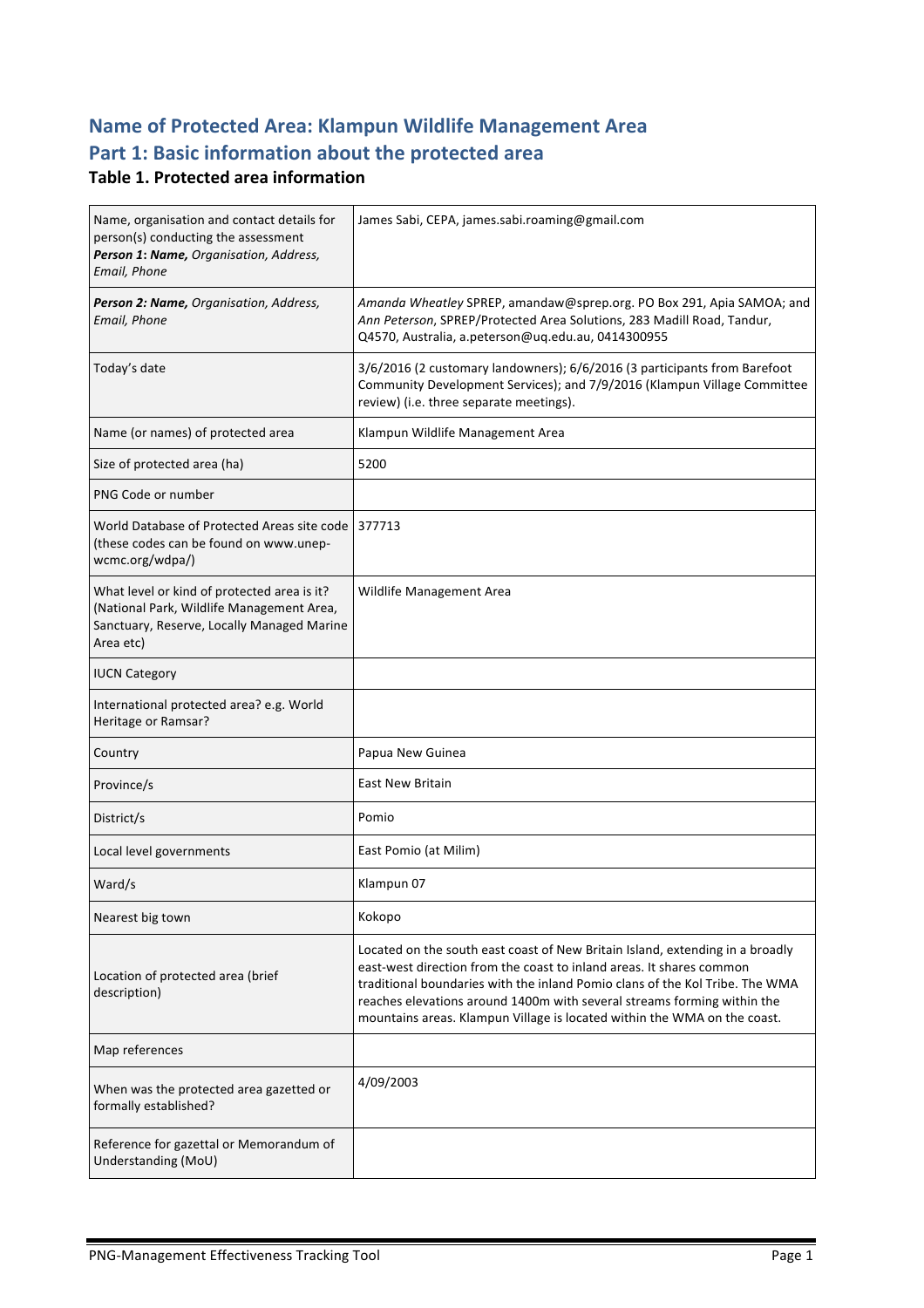| Who owns the protected area? please enter<br>Government Private Community/ customary<br>landowners, private, Other (name) and<br>include Clan name(s)          | The Customary landowners from 10 clans, including Kair, Masra, Srip, luongan,<br>Vgar, Sos, Pogan, Gelmon, Seer and Kaimun. Clans with user rights include the<br>Tling, Letun and Memren clans.                                                                                                                                                                                                                                                                                                                                                                                                                 |
|----------------------------------------------------------------------------------------------------------------------------------------------------------------|------------------------------------------------------------------------------------------------------------------------------------------------------------------------------------------------------------------------------------------------------------------------------------------------------------------------------------------------------------------------------------------------------------------------------------------------------------------------------------------------------------------------------------------------------------------------------------------------------------------|
| Number of households living in the<br>protected area                                                                                                           | > 70                                                                                                                                                                                                                                                                                                                                                                                                                                                                                                                                                                                                             |
| Population size within the protected area                                                                                                                      | >700                                                                                                                                                                                                                                                                                                                                                                                                                                                                                                                                                                                                             |
| Who manages the protected area? (e.g.<br>please enter government, customary<br>landowners [add clan names] management<br>committee [how many and what gender]) | Klampun WMA Project Committees, comprising representatives from the 10<br>landowning clans and the three user right clans.                                                                                                                                                                                                                                                                                                                                                                                                                                                                                       |
| Total number of staff (this means anyone<br>working on the protected area in paid jobs -<br>whether NGOs, community, rangers or<br>customary landowners        | 0 (The WMA is operated as an on-going community self-help initiative by all the<br>13 clans and is fully supported by the Klampun Ward Development Committee<br>as a Ward project under its Environment Sector).                                                                                                                                                                                                                                                                                                                                                                                                 |
| Temporary paid workers 0                                                                                                                                       |                                                                                                                                                                                                                                                                                                                                                                                                                                                                                                                                                                                                                  |
| Permanent paid workers   0                                                                                                                                     |                                                                                                                                                                                                                                                                                                                                                                                                                                                                                                                                                                                                                  |
| Annual budget (US\$) - excluding staff salary<br>costs                                                                                                         | 0                                                                                                                                                                                                                                                                                                                                                                                                                                                                                                                                                                                                                |
| Operational (recurrent) funds                                                                                                                                  | Variable - all community members and the 13 clans contribute cash to meet<br>the cost of goods and services that must be purchased, with other items<br>sourced from the natural environment.                                                                                                                                                                                                                                                                                                                                                                                                                    |
| Project or special funds   0                                                                                                                                   |                                                                                                                                                                                                                                                                                                                                                                                                                                                                                                                                                                                                                  |
| Reason for protected area establishment                                                                                                                        | The process was initiated by the community in the 1990s, with the help of<br>NGOs, and the aim was to protect the customary landowners' resources from<br>logging, especially forest and coastal areas.                                                                                                                                                                                                                                                                                                                                                                                                          |
| What are the main values for which the area<br>is designated (Fill this out after data sheet 2)                                                                | Protection of important species (e.g. Pomio Brown orchid), water catchment<br>values, habitat (e.g. forest landscapes in the Nakanai Ranges that include Kauri<br>pine forest, Agathis spp), sacred sites, natural resources and the customary<br>practices of life.                                                                                                                                                                                                                                                                                                                                             |
| List the primary protected area management<br>objectives (add lines if needed after the<br>most important objectives):<br>Management objective 1               | To defend and protect the physical, social and spiritual survival of the people,<br>who will be ennobled through the natural environment.                                                                                                                                                                                                                                                                                                                                                                                                                                                                        |
| Management objective 2                                                                                                                                         | To activate and live the life that manifests the testimony of our Sulka<br>matrilineal identity.                                                                                                                                                                                                                                                                                                                                                                                                                                                                                                                 |
| Management objective 3                                                                                                                                         | To maintain self-reliant and sustainable livelihoods.                                                                                                                                                                                                                                                                                                                                                                                                                                                                                                                                                            |
| Number of people involved in answering the<br>assessment questions                                                                                             | 55                                                                                                                                                                                                                                                                                                                                                                                                                                                                                                                                                                                                               |
| Name/organisation/contact details of<br>people participating in the assessment                                                                                 | Isidor Kaupun, Klampun WMA, c/o Wide Bay Conservation Association, P.O.<br>Box 1047, Kokopo, Ikaupun18@gmail.com, 9829525/72236830; Patrick<br>Kaupun, Klampun WMA, (as above), 72773815; Simon Passingan,<br>spassingan@yahoo.com, Barefoot Community Services Ltd, P.O. Box 3381,<br>Kokopo, 72497915; Clive Passingan, clivepassingan@gmail.com, Barefoot;<br>Rachel Alatam rachealatam@gmail.com, Barefoot, 72634108. Later meeting<br>included: 23 representatives of the WMA Committees, 10 representatives from<br>the Klampun Ward Development Committees, 13 Clan leaders, 6 elders (men<br>and women). |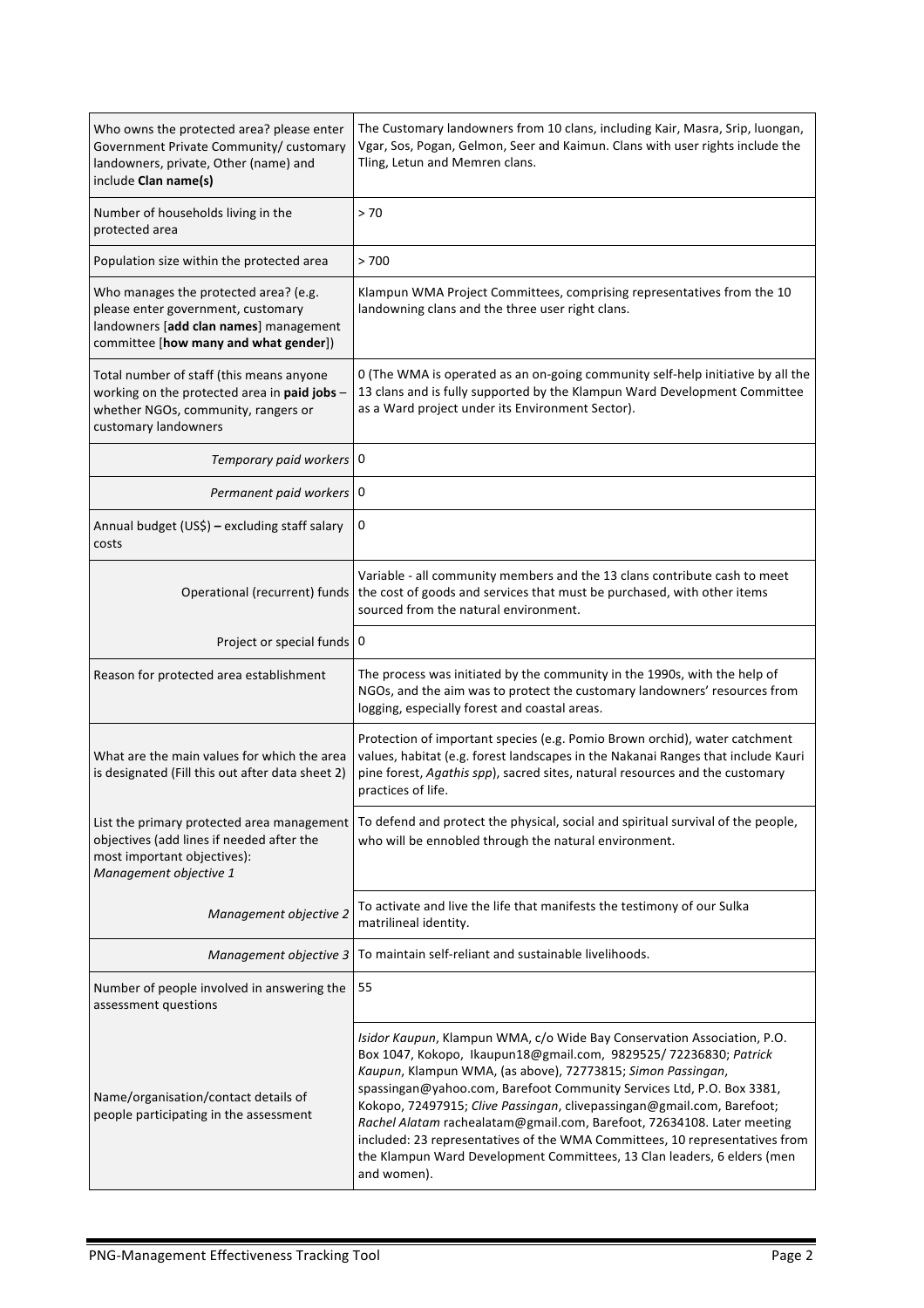| Customary landowners/other community;<br>CEPA, Other national government agency;<br>Provincial govt; local level govt; Protected<br>area staff (anyone working on the protected<br>area in paid jobs; NGO; Donors; External<br>experts; Others | Customary landowners, NGO (Barefoot), Ward Development Committee. The<br>community engaged in a one week review of the draft METT data (provided by<br>the facilitators). This was organised by the Klampun War Development<br>Committee in consultation with the whole Klampun community. The<br>community contributed food, fuel and moral support to the representatives<br>who attended the review over the week. The METT questions were discussed<br>in groups, who then presented their findings, which were discussed, and then<br>summaries were drawn for each question and the consensus view was included<br>in the final METT data sheet, which was returned to the project facilitators. This<br>process enabled sharing and learning through group presentations. |
|------------------------------------------------------------------------------------------------------------------------------------------------------------------------------------------------------------------------------------------------|----------------------------------------------------------------------------------------------------------------------------------------------------------------------------------------------------------------------------------------------------------------------------------------------------------------------------------------------------------------------------------------------------------------------------------------------------------------------------------------------------------------------------------------------------------------------------------------------------------------------------------------------------------------------------------------------------------------------------------------------------------------------------------|
| Please note if assessment was carried out in                                                                                                                                                                                                   | SPREP through the PNG Protected Area Assessment Project, which is a                                                                                                                                                                                                                                                                                                                                                                                                                                                                                                                                                                                                                                                                                                              |
| association with a particular project, on                                                                                                                                                                                                      | component of the GEF Community-based Forest and Coastal Conservation and                                                                                                                                                                                                                                                                                                                                                                                                                                                                                                                                                                                                                                                                                                         |
| behalf of an organisation or donor                                                                                                                                                                                                             | Resource Management Project in PNG.                                                                                                                                                                                                                                                                                                                                                                                                                                                                                                                                                                                                                                                                                                                                              |

## Part 2: What makes this protected area special and important?

The first statement from the first workshop: The Wildlife Management Area consists of lowland forest with pockets of montane vegetation at higher elevation. The WMA helps to uphold and maintain **cultural values** (core values) and **special** species of trees e.g. Kauri pine, (Agathis spp) which is a very tall tree (above the forest canopy), takes a long time to grow and is found only in the mountains (>1000m). Water is stored underneath the Kauri pines in the mountains and this is a source of water (water catchment) for the villages on the coast and it is important to protect the clean water that comes from the mountains to the villages. There are **special stone areas**, which provide habitat for animals like cassowaries and the forest wallaby. Useful for construction. There are spiritual and cultural values from the past, e.g. sacred sites such as caves and **Masalai places** and other places used for customary events. There is also a special tree (kre –local name), which is not used – it is just left. You can't use a knife or axe as it is too tough. The WMA also helps to promote sustainable and self-reliant livelihoods, which are based on traditional knowledge, which includes gardening, housing, hunting and fishing skills and abilities, and the use of plants. There are various rules associated with these activities. Handing down of traditional knowledge to the next generations is important, including how to manage and use resources sustainably to ensure the future. Clan members are allocated gardens and do not cut the forest. The second statement from the Village community: (1) Physical diversity of life which forms the material values of the Sulka matrilineal inherited identity and includes plants, animal (birds, insects, butterflies and fish), landforms, mountains, caves, waterfalls, Masalai places and traditional sites etc. We fear destroying and polluting the diversity of life (this will sell our identity); (2) Social web of life - the physical, social and spiritual interconnections unify everything into a common life. Everything is life and life is everything through evolving processes that form into a web of natural life. The evolving processes of life enable finding each other's values and importance and understanding all the reasons why everything needs to be acknowledged and appreciated as the ultimate sources ennobling life. The social web of life is a Sulka Matrilineal inherited identity. We fear paralysing the social web of life (this will betray our identity); (3) Spiritual order of life – traditional and natural limitations, boundaries and control establish an orderly and welldisciplined way of life. The spiritual web of life forms into the sacredness and holiness of the Sulka Matrilineal inherited identity. We fear destroying the spiritual order of life (this will imprison our identity in hell for life); and (4) Survival conviction of life – includes the physical conviction (e.g. natural masalai places), the social conviction (e.g. traditional disciplinary order at the Masalai place) and spiritual conviction (e.g. traditional faith and fear at the Masalai place) form an holistic evolving survival conviction of life.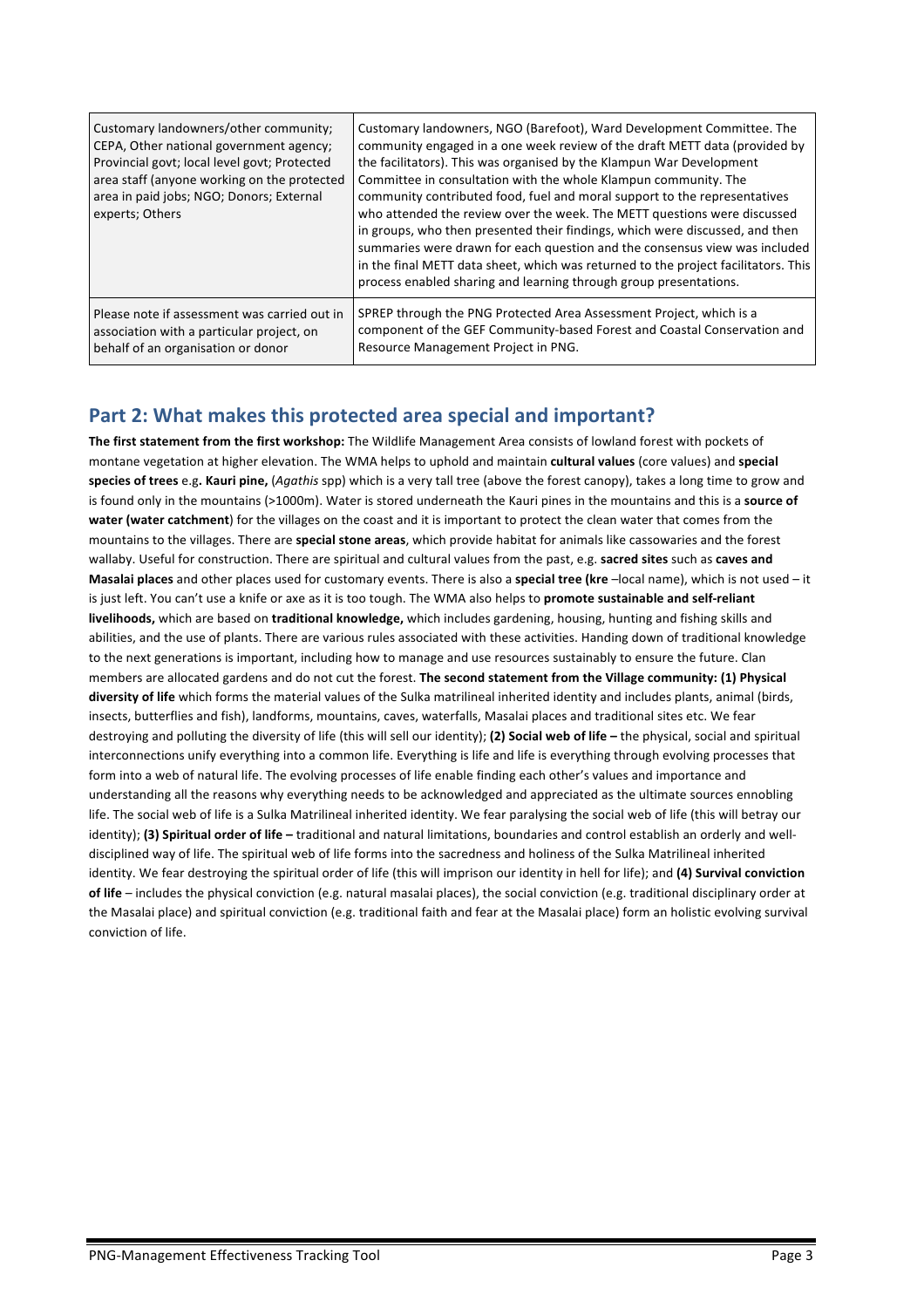# Table 2. Key values of the protected area

| No.            | <b>Key values</b>                            | <b>Brief description</b>                                                                                                                                                                                                                                                                                                                                                                                                                                                                                                    | <b>Note if</b><br>endangered   |
|----------------|----------------------------------------------|-----------------------------------------------------------------------------------------------------------------------------------------------------------------------------------------------------------------------------------------------------------------------------------------------------------------------------------------------------------------------------------------------------------------------------------------------------------------------------------------------------------------------------|--------------------------------|
|                |                                              |                                                                                                                                                                                                                                                                                                                                                                                                                                                                                                                             | species or<br>ecosystem (IUCN) |
| 1              | Important species                            | The Kauri pine (Agathis spp) is important and rare, being<br>restricted to this area. There are several very special and<br>important trees in the area e.g. Kre, Hiliep, keil, yeet, song, vagi,<br>knitok, ktul, teglar, nguip, karkam, horkas, ngemrun, katam (only<br>a few have been named out of many). For example, the kre is<br>not used -it is just left as it is important. It can't be cut with<br>knife or axe as it is too tough and too heavy to carry. There is a<br>rare and endemic orchid (Pomio Brown). |                                |
| $\overline{2}$ | Water source / water<br>catchment protection | Protecting the clean water that comes from the WMA<br>mountains and feeds the rivers and creeks near the coastal<br>villages of East Pomio Local Level Government area i.e.<br>Maskilklie, lop, Korpun, Bain, Wawas, Teimtop, Sampun, Tagul,<br>Setway, Klampun, Guma, Kilalum, Iwai, Mu and Millim.                                                                                                                                                                                                                        |                                |
| 3              | Habitat                                      | The WMA contains special stones, trees and mountains, Masalai<br>places and caves that provide homes to frogs, prawns, fish, eels,<br>snakes, insects, butterflies birds, flying foxes, cassowary and<br>forest wallaby, relative spirits and other created beings. Some<br>birds, other animals and fish are infrequently seen.                                                                                                                                                                                            |                                |
| 4              | Sacred sites                                 | The caves, special stones, Masalai places, traditional sites,<br>historic sites and spiritual sites are sacred and holy as they have<br>various physical, social and spiritual significance in the inherited<br>identity of our matrilineal lifestyle. They form in people a<br>practice of faith and fear in destroying life. Some of these sites<br>are being destroyed by Christians and 'educated' people 'who<br>do not care'.                                                                                         |                                |
| 5              | Natural resources                            | Trees (provide timber for building), minerals, rich fertile land,<br>fish, herbs, fresh water, stones (useful for construction), water,<br>and medicinal plants. There has been no research or inventory<br>of the resources. This information is based on traditional<br>knowledge.                                                                                                                                                                                                                                        |                                |
| 6              | Customary practices<br>of life               | Boy/girl houses, tumbuan houses, burial sites, rituals, norms,<br>belief systems, and ties of relationships which set limitations,<br>boundaries and control over each historical age grouping. The<br>value and importance of nature is acknowledge and appreciated<br>as the only means of survival in all human processes of life.                                                                                                                                                                                       |                                |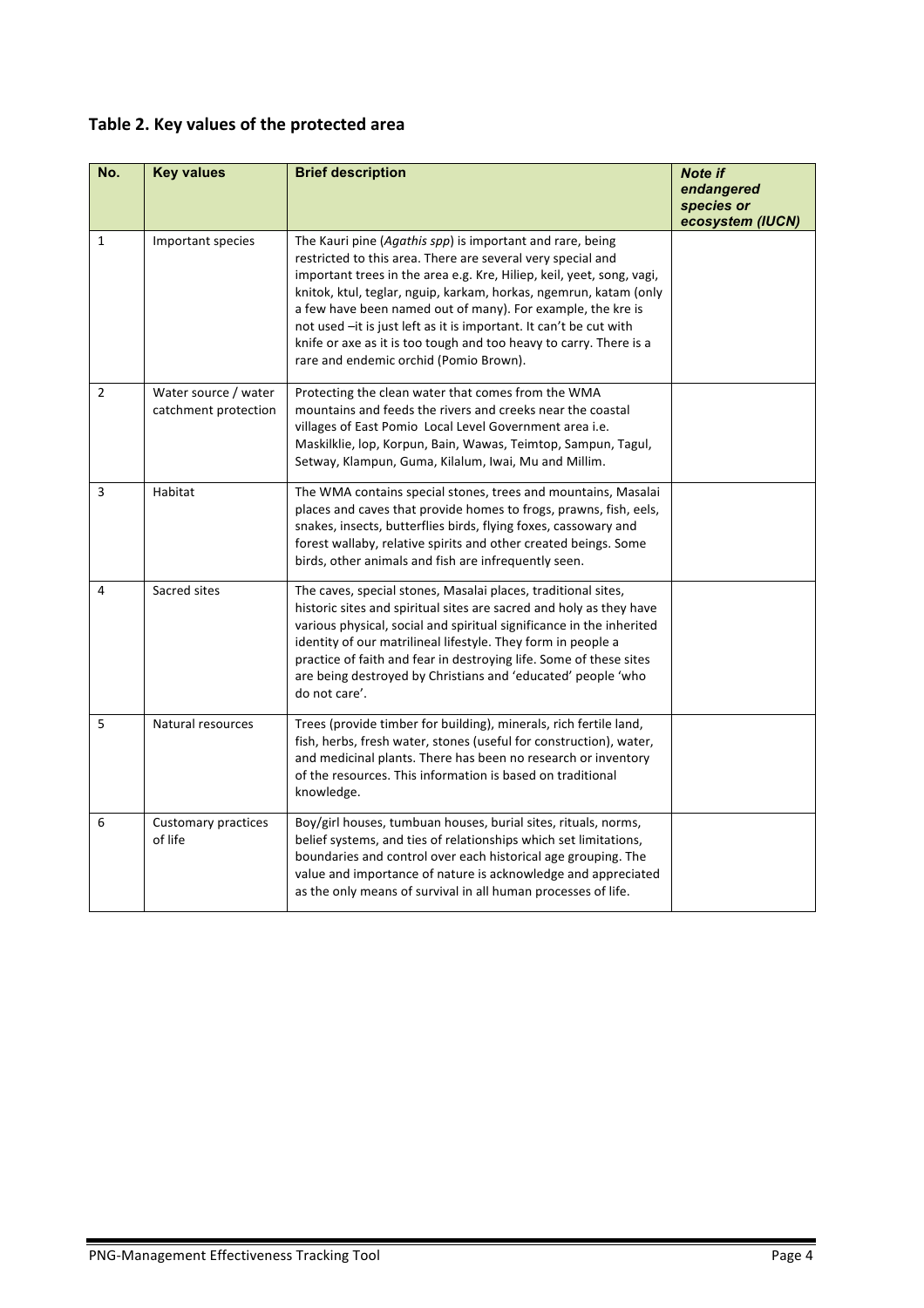## **Table 3. Checklist of values/benefits**

Not important 0; Important 1; Very important 2; Don't know DK 3

| How important is the protected area<br>for each of the listed values/benefits?                                                                  |                                                                                         | <b>Score</b><br>(0,1,2, DK) | <b>Comment</b>                                                                                                                                                                                                                                                                                                                                                                                                                                                                                                                                |
|-------------------------------------------------------------------------------------------------------------------------------------------------|-----------------------------------------------------------------------------------------|-----------------------------|-----------------------------------------------------------------------------------------------------------------------------------------------------------------------------------------------------------------------------------------------------------------------------------------------------------------------------------------------------------------------------------------------------------------------------------------------------------------------------------------------------------------------------------------------|
| Biodiversity - the presence of many<br>1.<br>different kinds of plants, animals and<br>ecosystems                                               |                                                                                         | 2                           | Important species present, including frogs, prawns, fish,<br>eels, snakes/pythons, insects, butterflies, birds, flying foxes,<br>wallabies, cassowaries, relative spirits, Kauri pine tree is<br>important and rare as well as kre, hiliep, keil, yeet, song,<br>vagi, knitok, ktul, teglar, nguip, karkam, tlup. Horkas,<br>ngemrun, katam (local names). Due to surrounding logging<br>and palm plantation development, many of these species<br>are migrating into the WMA. There has been no survey of<br>biodiversity.                   |
| Presence of rare, threatened, or<br>2.                                                                                                          | endangered species (plants and animals)                                                 | 2                           | Pomio brown orchid occurs in the area. We urgently need a<br>biodiversity assessment of the protected area for people in<br>the WMA to seriously start taking steps to protect these<br>species or minimize using them.                                                                                                                                                                                                                                                                                                                       |
| Ecosystems (e.g. wetlands, grasslands,<br>3.<br>coral reefs etc) that are rare because<br>they have been cleared or destroyed in<br>other areas |                                                                                         | $\overline{2}$              | The surrounding area and villages are significantly affected<br>by palm oil and logging development. Our forest ecosystem<br>is important as it provides habitat for a range of species. The<br>reefs adjacent to the WMA are also important.                                                                                                                                                                                                                                                                                                 |
| Protecting clean, fresh water<br>4.                                                                                                             |                                                                                         | $\overline{2}$              | The protected area is a source of water (water catchment),<br>which comes from the WMA mountains to feed rivers and<br>creeks for use in the coastal villages of Maskilklie, lop,<br>Korpun, Bain, Wawas, Teimtop, Sampun, Tagul, Setway,<br>Klampun, Guma, Kilalum, Iwai, Mu and Millim. Retention of<br>the Kauri forests is important to protect the catchment and<br>ensure future water supplies.                                                                                                                                        |
| 5.<br>Sustaining important species in big<br>enough numbers that they are able to<br>survive here                                               |                                                                                         | DK                          | The community thinks that the area is big enough to sustain<br>important species, but is unsure as there has been no survey<br>of biodiversity.                                                                                                                                                                                                                                                                                                                                                                                               |
| Providing a source of employment for<br>6.<br>local communities                                                                                 |                                                                                         | $\overline{2}$              | There is no paid employment currently, but at certain times<br>small funds have come into the community to undertake<br>activities. The WMA operates within the community's<br>capacity. However, there are long-term plans to seek<br>financial support to create employment opportunities for<br>the community and this will strengthen and motivate people<br>to become more concrete in their environment protection<br>conviction and to take more ownership and responsibility in<br>leading a self-reliant and sustainable livelihood. |
| 7.                                                                                                                                              | Providing resources for local subsistence<br>(food, building materials, medicines etc.) | $\overline{2}$              | The community's livelihoods depend on the resources from<br>the WMA. 13 clans in the WMA have surplus land, surplus<br>food, beautiful homes, clean fresh water, enough building<br>materials, herbs, traditional ties - they have everything to<br>address their subsistence lifestyle. However, they lack<br>economic incentives to gain monitory value to cope with the<br>rising demands for goods and services as well as minimize<br>exhausting their subsistence use of natural resources.                                             |
| 8.<br>Providing community development<br>opportunities through sustainable<br>resource use                                                      |                                                                                         | $\overline{2}$              | The community's management and use of the land and<br>resources are guided within a land use map, which identifies<br>areas for settlement, cash cropping, gardening, hunting,<br>fishing, and protected area zones. People work within these<br>zones and the protected area zone is not disturbed.                                                                                                                                                                                                                                          |
| Religious or spiritual significance (e.g.<br>9.<br>tambu places)                                                                                |                                                                                         | $\overline{2}$              | Caves, special stones, Masalai places, traditional sites,<br>historical sites and spiritual sites are sacred and holy as they<br>hold various physical, social and spiritual significance in the<br>inherited identity of our matrilineal lifestyle. They form in<br>people a practice of faith and fear in destroying life. By-laws<br>have been developed to protect religious and spiritual sites.                                                                                                                                         |
| 10. Plant species of high social, cultural, or<br>economic importance                                                                           |                                                                                         | $\overline{2}$              | Traditionally, all plant species in the WMA have high<br>physical, social and spiritual importance to ensure survival.<br>Only those plants that can be traded for money gain                                                                                                                                                                                                                                                                                                                                                                 |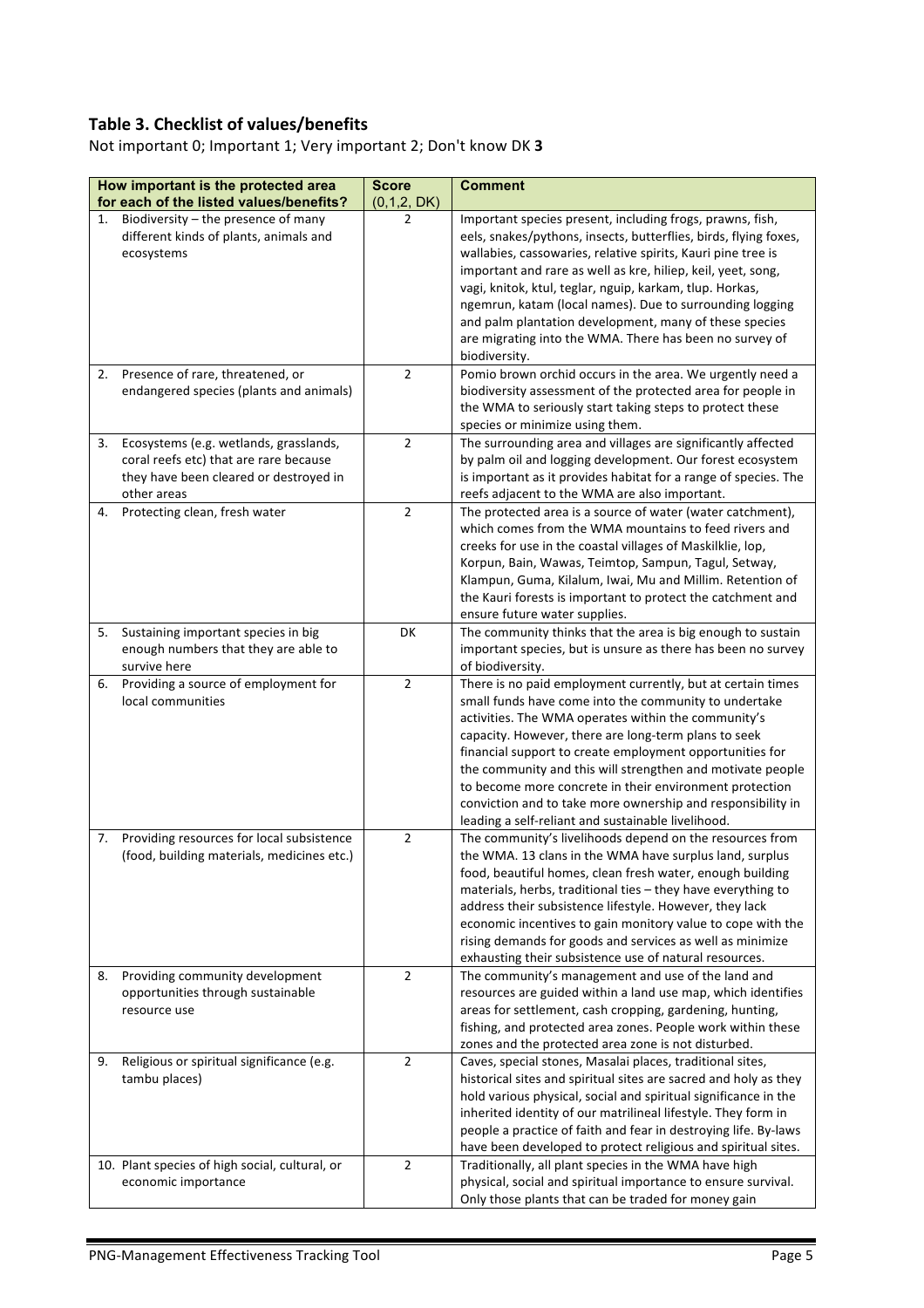|                                                 |                | economic importance. There are several important trees             |
|-------------------------------------------------|----------------|--------------------------------------------------------------------|
|                                                 |                | (e.g. Kauri pine), plants used in herbal medicine, the Pomio       |
|                                                 |                | Brown orchid and the special purple yam. Plants are used for       |
|                                                 |                | subsistence purposes, medicines and rituals.                       |
| 11. Animal species of high social, cultural, or | $\overline{2}$ | Traditionally, all animal species, including birds, fish, insects, |
| economic importance                             |                | flying foxes etc in the WMA have high physical, social and         |
|                                                 |                | spiritual importance to ensure survival. Only those that can       |
|                                                 |                | be traded for money gain their economic importance.                |
|                                                 |                | Various animal species are used in traditional costumes, and       |
|                                                 |                | for customary events. Wild pigs and cassowary are hunted.          |
| 12. Attractive scenery                          | $\overline{2}$ | There are special stones, waterfalls, very big trees (e.g. Kauri   |
|                                                 |                | pine), Masalai places, historical sites, old burial sites, lookout |
|                                                 |                | viewing points, pebble beaches and coastal sites etc. They         |
|                                                 |                | are all important due to the link to the physical, social and      |
|                                                 |                | spiritual identity of the Sulka matrilineal identity.              |
| 13. Tourism now                                 | 0              | No current tourism activities.                                     |
| 14. Potential value for tourism in the future   | $\overline{2}$ | There are many tourism products available in the WMA (e.g.         |
|                                                 |                | forests, views, beaches, coastline and mountains). The             |
|                                                 |                | community is concerned with protecting and improving the           |
|                                                 |                | quality of these tourism products before venturing into            |
|                                                 |                | tourism activities.                                                |
| 15. Educational and/or scientific value         | $\overline{2}$ | The study of nature and the traditional context of life are the    |
|                                                 |                | Sulka matrilineal society's means for survival, our blood bank     |
|                                                 |                | and toolkit. The natural world contains a wealth of holistic       |
|                                                 |                | educational and scientific values. The community can read          |
|                                                 |                | the cues from the natural environment (e.g. when it is time        |
|                                                 |                | to harvest taro or collect octopus). We would like an              |
|                                                 |                | educational and scientific study undertaken and stored for         |
|                                                 |                | future generations.                                                |
| 16. Maintaining a tradition of protection by    | $\overline{2}$ | The WMA rules derive from traditional rules which protect          |
| customary landowners (of places,                |                | the sacredness and holiness of a special site's (e.g. Masalai      |
| animals, or plants) within the protected        |                | place, mountain, sacred stones, house boy etc.) physical,          |
|                                                 |                | social and spiritual value for life survival. There is social      |
| area                                            |                | discipline and consequences for not following the rules.           |
|                                                 |                |                                                                    |
|                                                 |                | There is a strong traditional knowledge base.                      |

## Part 3: What are the threats to the protected area?

### **Table 4: Threats to the protected area**

- **H High** significance threats are seriously degrading values. This means they are badly damaging some value –it might be a kind of animal or plant, or your traditional gardens
- **M** Medium threats are having some negative impact they are damaging values but not so badly
- **L Low** threats are present but not seriously damaging values<br>**0 N/A** where the threat is not present in the protected area of
- **N/A** where the threat is not present in the protected area or where something is happening but is not threatening the values at all

| <b>Threat type</b>                                          | <b>Score</b><br>(H, M, L, 0) | <b>Notes</b>                                                                                                                                                                                                                                                                                                                                                                                                                                                                                                       |
|-------------------------------------------------------------|------------------------------|--------------------------------------------------------------------------------------------------------------------------------------------------------------------------------------------------------------------------------------------------------------------------------------------------------------------------------------------------------------------------------------------------------------------------------------------------------------------------------------------------------------------|
| 1.1 Housing and settlement                                  | н                            | Building materials for housing purposes are harvested from secondary<br>regrowth forest (e.g. small trees re-growing in the gardening zone) and<br>are in high demand and this is turning the secondary forest into<br>grassland. With the present population boom, this harvesting of<br>regrowth is becoming a very serious threat to the cash cropping and<br>gardening zones and to the regeneration of forest.                                                                                                |
| 1.1a Population increase in the<br>protected area community | M                            | Population increase places greater pressure on the WMA's resources<br>(e.g. more land for gardens, timber to build houses and land for more<br>settlements) and this creates social disorder and unrest. However,<br>because of the population increase, the 13 clans are engaged in<br>awareness raising about the implications of population growth and its<br>future consequences. Now the people are more responsible and there<br>is better resource use planning and management to avoid future<br>problems. |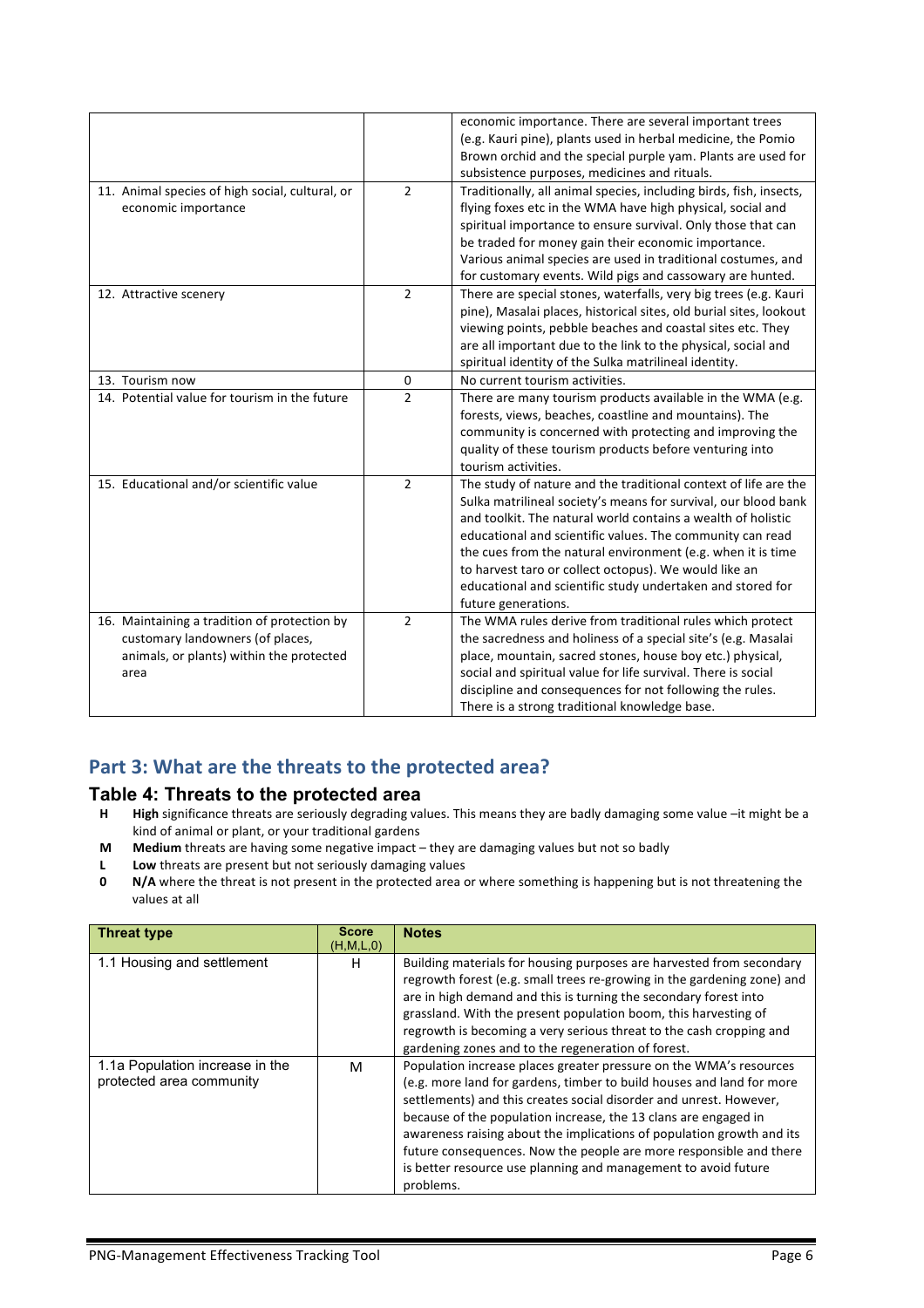| <b>Threat type</b>                                                                                                                     | <b>Score</b><br>(H,M,L,0) | <b>Notes</b>                                                                                                                                                                                                                                                                                                                                                                                                                                                |
|----------------------------------------------------------------------------------------------------------------------------------------|---------------------------|-------------------------------------------------------------------------------------------------------------------------------------------------------------------------------------------------------------------------------------------------------------------------------------------------------------------------------------------------------------------------------------------------------------------------------------------------------------|
| 1.2 Commercial and industrial<br>areas                                                                                                 | 0                         | The 13 clans are firmly against commercial and industrial activities in<br>the WMA. By-laws are in place to prevent activities that are too<br>destructive and negatively impact on the physical, social and spiritual<br>life of the people.                                                                                                                                                                                                               |
| 1.3 Tourism and recreation<br>infrastructure                                                                                           | $\Omega$                  | There are plans in place for guest house facilities and tourism products<br>are being discussed. There are by-laws protecting the values of the<br>WMA (i.e. in relation to tourism activities).                                                                                                                                                                                                                                                            |
| 2.1 Customary land owner and<br>community gardens and small crops                                                                      | M                         | As the population grows more gardens are needed for food and also<br>for 'custom work' (including ceremonies) and this places pressure on<br>the resources. It was predicted that with this population increase, the<br>carrying capacity of the settlement, cash cropping and gardening<br>zones, will be used up in 10 years' time from now.                                                                                                              |
| 2.1a Drug cultivation                                                                                                                  | L                         | Drugs are not cultivated but are taken into the protected area which<br>causes damage as a result of the access routes. This problem has been<br>identified and awareness conducted. By-laws are in place to help stop<br>this import of drugs into the community.                                                                                                                                                                                          |
| 2.1b Commercial plantations                                                                                                            | $\mathsf{L}$              | While there are no plantations within the WMA, their impacts have<br>the potential to affect the WMA.                                                                                                                                                                                                                                                                                                                                                       |
| 2.2 Wood and pulp plantations                                                                                                          | L                         | While there are no plantations within the WMA, their impacts have<br>the potential to affect the WMA.                                                                                                                                                                                                                                                                                                                                                       |
| 2.3 Livestock farming and grazing<br>2.4 Marine and freshwater<br>aquaculture                                                          | 0<br>0                    |                                                                                                                                                                                                                                                                                                                                                                                                                                                             |
| 3.1 Oil and gas drilling                                                                                                               | 0                         |                                                                                                                                                                                                                                                                                                                                                                                                                                                             |
| 3.2 Mining and quarrying                                                                                                               | 0                         |                                                                                                                                                                                                                                                                                                                                                                                                                                                             |
| 3.3 Energy generation                                                                                                                  | 0                         |                                                                                                                                                                                                                                                                                                                                                                                                                                                             |
| 4.1 Roads and railroads (include<br>road-killed animals)                                                                               | 0                         | A road runs through the village and is used to extract gravel from the<br>Klampun River.                                                                                                                                                                                                                                                                                                                                                                    |
| 4.2 Utility and service lines (e.g.<br>electricity cables, telephone lines)                                                            | 0                         |                                                                                                                                                                                                                                                                                                                                                                                                                                                             |
| 4.3 Shipping lanes                                                                                                                     | $\pmb{0}$                 | These may pose a future threat. However, presently there are only<br>three powered out-board motor dinghies that are frequently in the<br>WMA coastal waters. No impacts have been recorded.                                                                                                                                                                                                                                                                |
| 4.4 Flight paths                                                                                                                       | $\mathsf{L}$              | Small aircraft and helicopters fly over. Impact unknown but there is<br>potential for impact.                                                                                                                                                                                                                                                                                                                                                               |
| 5.1 Hunting, killing and collecting<br>terrestrial animals (including killing<br>of animals as a result of<br>human/wildlife conflict) | 0                         | Hunting takes place, but is governed by traditional rules and the<br>impact is low. There are allocated places for hunting and restrictions<br>on the number that can be killed.                                                                                                                                                                                                                                                                            |
| 5.2 Gathering terrestrial plants or<br>plant products (non-timber)                                                                     | L                         | Gathering takes place, but it is not a threat.                                                                                                                                                                                                                                                                                                                                                                                                              |
| 5.3a Logging and wood harvesting<br>for local/customary use                                                                            | L                         | Selected mature trees located in the cash crop and gardening zones<br>are harvested to build community houses to promote the community's<br>housing scheme initiative. The aim is to reduce the continuous<br>harvesting of forest regrowth in the cash crop and gardening zones<br>(which is resulting in the transition to grassland). The community<br>housing scheme means that the committee allocates set trees of the<br>right size to be harvested. |
| 5.3b Logging and wood harvesting -<br>commercial logging                                                                               | 0                         | The community has taken a firm stand against commercial logging.                                                                                                                                                                                                                                                                                                                                                                                            |
| 5.4a Fishing, killing and harvesting<br>aquatic resources for<br>local/customary use                                                   | 0                         | Gathering takes place on an 'enough is enough' basis and the<br>customary landowners do not believe this is causing any threats. Local<br>fishing, torch diving and fishing nets are limited and controlled under<br>the by-laws of the WMA.                                                                                                                                                                                                                |
| 5.4b Fishing, killing and harvesting<br>aquatic resources for commercial<br>use                                                        | 0                         | The community has taken a firm stand against commercial fishing<br>within its waters. This is also covered under the WMA's by-laws. The<br>people are encouraged to fish on an 'enough is enough' basis for<br>family consumption and for sale to earn family income.                                                                                                                                                                                       |
| 6.1 Recreational activities and<br>tourism                                                                                             | 0                         | There are plans in place for tourism initiatives. However, WMA by-laws<br>are in place to regulate this in the WMA.                                                                                                                                                                                                                                                                                                                                         |
| 6.2 War, civil unrest and military<br>exercises                                                                                        | 0                         |                                                                                                                                                                                                                                                                                                                                                                                                                                                             |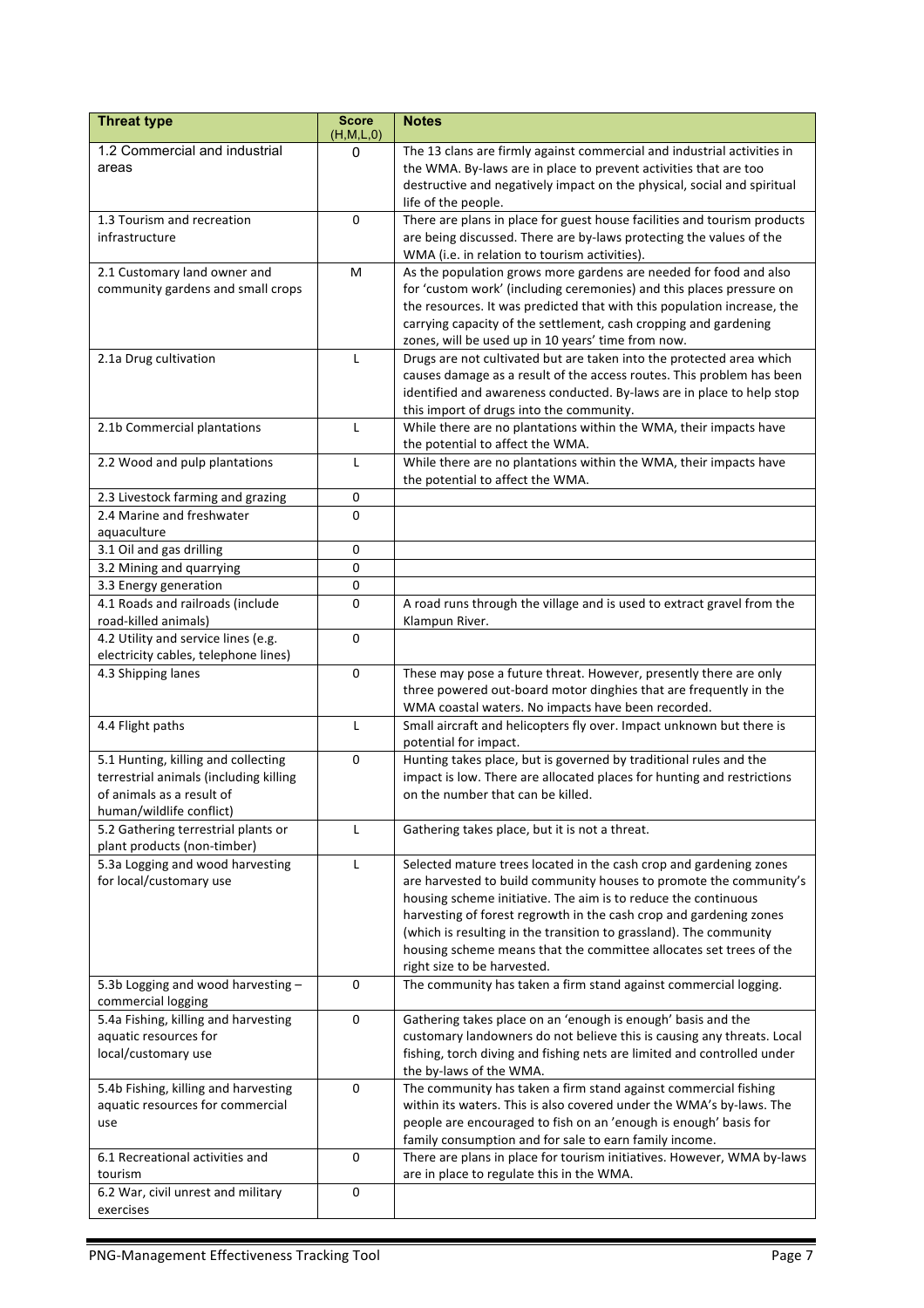| <b>Threat type</b>                                            | <b>Score</b><br>(H,M,L,0) | <b>Notes</b>                                                                                                                             |
|---------------------------------------------------------------|---------------------------|------------------------------------------------------------------------------------------------------------------------------------------|
| 6.3 Research, education and other                             | 0                         | Research and education activities are a future possibility. There are by-                                                                |
| work-related activities in protected                          |                           | laws in place that regulate all sectors including education, law and                                                                     |
| areas                                                         |                           | order, culture, environment, primary industries and social                                                                               |
|                                                               |                           | development. All related personnel are required to abide by the                                                                          |
|                                                               |                           | community by-laws and activity objectives to enable the achievement                                                                      |
|                                                               |                           | of WMA's objectives.                                                                                                                     |
| 6.4 Activities of protected area                              | 0                         | As above.                                                                                                                                |
| managers (e.g. construction or<br>vehicle use)                |                           |                                                                                                                                          |
| 6.5 Deliberate vandalism, destructive                         | 0                         | As above.                                                                                                                                |
| activities or threats to protected                            |                           |                                                                                                                                          |
| area staff and visitors                                       |                           |                                                                                                                                          |
| 7.1 Fire and fire suppression                                 | $\pmb{0}$                 | There is a low risk from slash and burn gardening. However, the by-                                                                      |
| (including arson)                                             |                           | laws are designed to prevent this risk.                                                                                                  |
| 7.2 Dams, hydrological modification                           | 0                         |                                                                                                                                          |
| and water management/use                                      |                           |                                                                                                                                          |
| 7.3a Increased fragmentation within                           | $\mathsf{L}$              | This is a future possibility due to population growth. Presently all                                                                     |
| protected area                                                |                           | people are working within the cash crop and gardening zones, which                                                                       |
|                                                               |                           | are regulated by the by-laws. Plans are in place to cater for any issues                                                                 |
|                                                               |                           | and a dispute committee is ensuring order. However, gardening                                                                            |
|                                                               |                           | expansion as the community grows may cause an increase in                                                                                |
|                                                               |                           | fragmentation. There is also potential impact from expanding                                                                             |
|                                                               |                           | settlements and road construction.                                                                                                       |
| 7.3b Isolation from other natural                             | M                         | The coastal area has oil palm on both sides and this reduces the                                                                         |
| habitat (e.g. deforestation)                                  |                           | connections to other areas.                                                                                                              |
| 7.3c Other 'edge effects' on park                             | н                         | Areas around the protected area are planned for logging and oil palm                                                                     |
| values                                                        |                           | development in the future. There are by-laws in place to prevent                                                                         |
|                                                               |                           | developers from impact on the WMA, but this is still considered a<br>significant threat. Global warming effects are also a great threat. |
| 7.3d Loss of keystone species (e.g.                           | H.                        | According to local observation and experience there is a loss of                                                                         |
| top predators, pollinators etc.)                              |                           | important species. There is an urgent need to study and ascertain the                                                                    |
|                                                               |                           | facts on how the loss of keystone species affects the biodiversity of the                                                                |
|                                                               |                           | WMA.                                                                                                                                     |
| 8.1 Pest plants                                               | Н.                        | Gardening plants are escaping up through the park and are also                                                                           |
|                                                               |                           | introduced by logging. This is based on local observation and                                                                            |
|                                                               |                           | experience. There is an urgent need to engage in research to better                                                                      |
|                                                               |                           | understand how pest plants affect the biodiversity of the WMA.                                                                           |
| 8.1a Pest animals                                             | н                         | This is most likely to be happening according to local observation and                                                                   |
|                                                               |                           | experience. There is an urgent need to study and ascertain the facts on                                                                  |
|                                                               |                           | how pest animals affect the biodiversity of the WMA.                                                                                     |
| 8.1b Diseases such as fungus or                               | H                         | There are sick banana and mango trees and cocoa plants (Kokopo                                                                           |
| viruses that make native plants or                            |                           | borer). There is an urgent need to study and better understand how                                                                       |
| animals sick                                                  |                           | any diseases within the WMA are affecting the biodiversity.                                                                              |
| 8.2 Introduced genetic material (e.g.                         | $\mathbf 0$               | Cocoa is a genetically modified crop. The impacts are unknown and                                                                        |
| genetically modified organisms)                               |                           | require further research.                                                                                                                |
| 9.1 Household sewage and urban                                | $\mathbf 0$               | The local by-laws control this effluent.                                                                                                 |
| waste water                                                   | $\pmb{0}$                 | The by-laws help to regulate and prevent effluent affecting the WMA                                                                      |
| 9.1a Sewage and waste water from<br>protected area facilities |                           | values.                                                                                                                                  |
| 9.2 Industrial, mining and military                           | 0                         | The community has taken a firm stand against commercial activities.                                                                      |
| effluents                                                     |                           |                                                                                                                                          |
| 9.3 Agricultural and forestry                                 | H                         | The present threat is from neighbouring logging and palm oil                                                                             |
| effluents (e.g. excess fertilizers or                         |                           | development. There is an urgent need to effectively monitor how the                                                                      |
| pesticides)                                                   |                           | biodiversity of the WMA is affected by this                                                                                              |
| 9.4 Garbage and solid waste                                   | L                         | The by-laws help to reduce the impact of garbage and solid waste.                                                                        |
| 9.5 Air-borne pollutants                                      | H                         | The use of pesticides, herbicides and fertilizers, as well as genetically                                                                |
|                                                               |                           | modified products in the neighbouring logging and palm oil                                                                               |
|                                                               |                           | development villages create the possibility for air-borne pollutants to                                                                  |
|                                                               |                           | impact on the physical, social and spiritual wellbeing of the                                                                            |
|                                                               |                           | community. There is need for research to provide advice to the                                                                           |
|                                                               |                           | landowners on how to take precautions to ensure the welfare and                                                                          |
|                                                               |                           | wellbeing of the landowners in the WMA.                                                                                                  |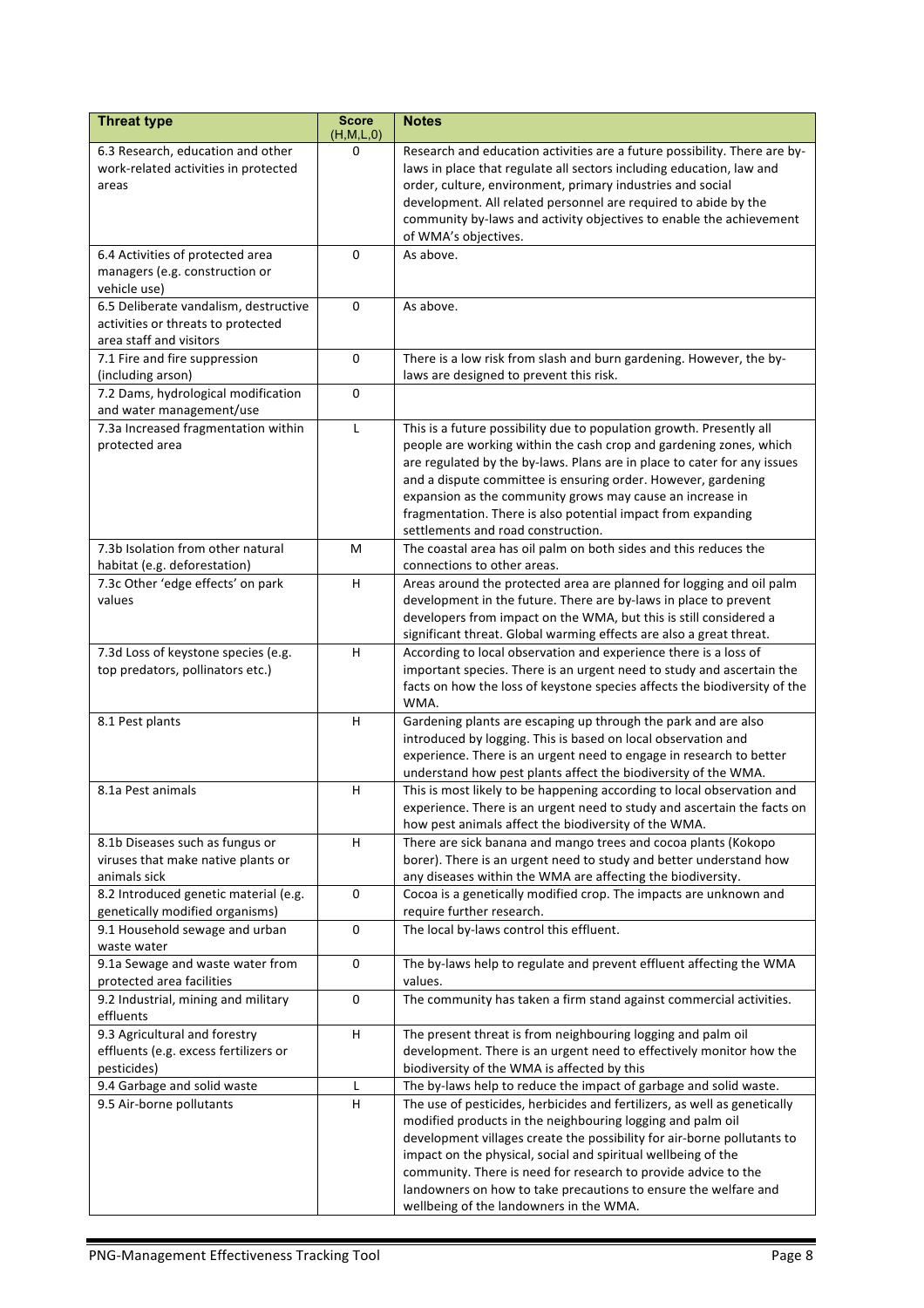| <b>Threat type</b>                       | <b>Score</b><br>(H,M,L,0) | <b>Notes</b>                                                            |
|------------------------------------------|---------------------------|-------------------------------------------------------------------------|
| 9.6 Excess energy (e.g. heat             | 0                         |                                                                         |
| pollution, lights etc.)                  |                           |                                                                         |
| 10.1 Volcanoes                           | 0                         |                                                                         |
| 10.2 Earthquakes/Tsunamis                | н                         | The landowners are well informed about the possibility and possible     |
|                                          |                           | causes of earthquakes/tsunamis, their impacts and how to manage         |
|                                          |                           | and adapt. The landowners are carrying out activities in the WMA to     |
|                                          |                           | prevent impacts e.g. tree planting along coast line.                    |
| 10.3 Avalanches/Landslides               | H.                        | The landowners are well informed about the possibility and possible     |
|                                          |                           | causes of avalanches/ landslides and are well aware of how to manage    |
|                                          |                           | in such situations. They are carrying out activities in the WMA to      |
|                                          |                           | prevent impacts e.g. tree planting along the mountain sides, cliffs and |
|                                          |                           | rugged areas and implementing buffer zone by-laws.                      |
| 10.4 Erosion and siltation/              | н                         | The present threat is the spread effects from the neighbouring logging  |
| deposition (e.g. shoreline or riverbed   |                           | and palm oil development communities. Sediment is entering from the     |
| changes)                                 |                           | Setway River (due to upstream logging and oil palm) and impacts on      |
|                                          |                           | waterways and marine resources There is an urgent need to effectively   |
|                                          |                           | monitor how our biodiversity in the WMA will affected by erosion,       |
|                                          |                           | siltation and deposition.                                               |
| 11.1 Habitat shifting and alteration     | L                         |                                                                         |
| 11.2 Droughts                            | H                         | The landowners understand how drought will affect them and the          |
|                                          |                           | WMA and are carrying out activities in the WMA to prevent these         |
|                                          |                           | impacts e.g. tree planting, no gardening along rivers and creeks and    |
|                                          |                           | not using fire to remove vegetation.                                    |
| 11.3 Temperature extremes                | н                         | As above.                                                               |
| 11.4 Storms and flooding                 | н                         | Strong winds and high seas occur during the south-easterly winds and    |
|                                          |                           | monsoon periods. Various activities are being conducted (as above),     |
|                                          |                           | and including reviving customary ways to communicate with storm         |
|                                          |                           | and flood Gods.                                                         |
| 11.5 Coral bleaching                     | 0                         |                                                                         |
| 11.6 Intrusion by saltwater into         | $\Omega$                  |                                                                         |
| gardens etc.<br>11.7 Sea level rise      | н                         | Remedial actions include prevention of removal of trees along the       |
|                                          |                           | shoreline and replanting vegetation along the coastline.                |
| Other (please explain)                   | H                         | Seasonality, fruiting and harvesting seasons have changed. The          |
|                                          |                           | seasons are now unpredictable and as a result the community is          |
|                                          |                           | struggling to manage these changes and to develop a new 'seasonal       |
|                                          |                           | calendar' to promote a continuing subsistence way of life.              |
| 12.1 Loss of cultural links, traditional | H                         | The community has an action plan in place to activate the work of       |
| knowledge and/or management              |                           | their matrilineal identity. Cultural by-laws have been developed to     |
| practices                                |                           | defend and protect our matrilineal identity.                            |
| 12.2 Natural deterioration of            | H                         | The community has an action plan in place to protect cultural sites and |
| important cultural site values           |                           | values.                                                                 |
| 12.3 Destruction of cultural heritage    | н                         | An action plan is in place to prevent the destruction of cultural       |
| buildings, gardens, sites etc.           |                           | heritage. Cultural by-laws have been developed to defend and protect    |
|                                          |                           | our matrilineal identity.                                               |
| Other (please explain)                   | H                         | First, men continue to hijack women's matrilineal land rights through   |
|                                          |                           | all development forms and this presently poses a great threat to        |
|                                          |                           | matrilineal identity as well as the WMA. The community has an action    |
|                                          |                           | plan in place to prevent the loss of women's' matrilineal land rights   |
|                                          |                           | and cultural bi-laws have been developed to defend and protect          |
|                                          |                           | women's inherited matrilineal identity. Second, development pressure    |
|                                          |                           | from logging, oil palm and land development by the government and       |
|                                          |                           | outsiders.                                                              |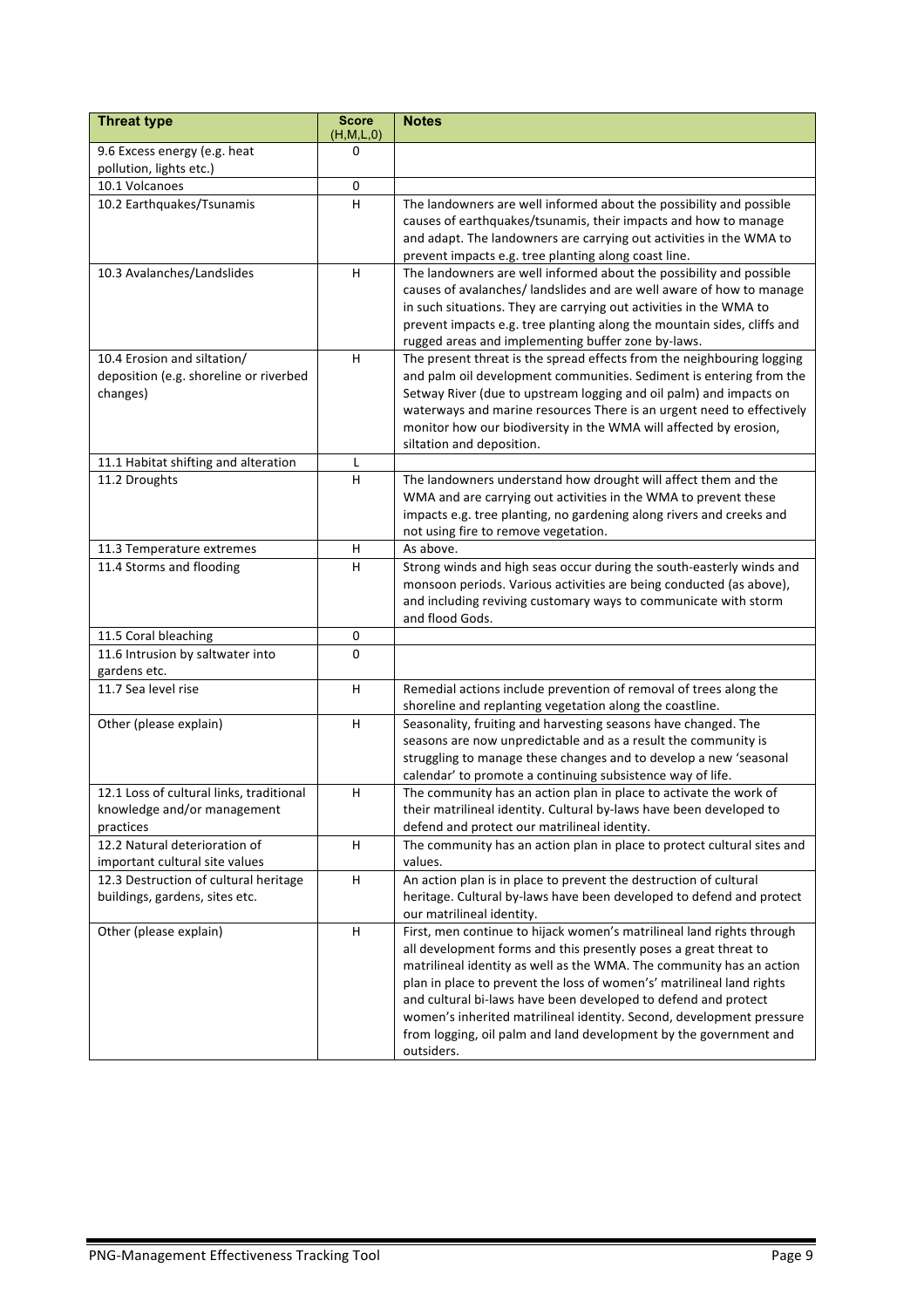#### **Table 5. Worst threats and ways forward**

| <b>Threat</b> | <b>Threat</b>                                                                | <b>Threat number or</b>      | Please explain the nature of the threat and what impact is                                                                                                                                                                                                                                                                                                                                                                                                                                                                                                                                                                                                                                                                                                                                                                                                                                                                                                                                                                                                                                                                   |
|---------------|------------------------------------------------------------------------------|------------------------------|------------------------------------------------------------------------------------------------------------------------------------------------------------------------------------------------------------------------------------------------------------------------------------------------------------------------------------------------------------------------------------------------------------------------------------------------------------------------------------------------------------------------------------------------------------------------------------------------------------------------------------------------------------------------------------------------------------------------------------------------------------------------------------------------------------------------------------------------------------------------------------------------------------------------------------------------------------------------------------------------------------------------------------------------------------------------------------------------------------------------------|
| No.           | (Most significant first)                                                     | name (copy from Table<br>4)  | it causing.                                                                                                                                                                                                                                                                                                                                                                                                                                                                                                                                                                                                                                                                                                                                                                                                                                                                                                                                                                                                                                                                                                                  |
| 1.            | Loss of culture or an<br>"Identity Crisis"                                   | 12.1                         | The Sulka's inherited matrilineal identity, which is written in<br>their blood (and governs all aspects of the people's life) is<br>being abandoned and people are now adopting a new<br>foreign way of life. The new lifestyle is price tagged with<br>monetary demand and this poses the greatest threat to the<br>WMA.                                                                                                                                                                                                                                                                                                                                                                                                                                                                                                                                                                                                                                                                                                                                                                                                    |
| 2.            | Population growth                                                            | 1.1a                         | There is an increase in the community's population and<br>outsiders are also coming into the area as a result of<br>development. There are increasing pregnancies and outside<br>influences. This population growth is exhausting the<br>carrying capacity of the land and resources resulting in land<br>disputes, social unrest and disorder in the communities.<br>The population demand for the use of land and resources<br>to make gardens, build houses, start new settlements and<br>earn an income to meet the high and rising costs for goods<br>and services is posing a great threat to the WMA. We need<br>to encourage the youth to stay in the community by<br>providing employment and economic incentives.                                                                                                                                                                                                                                                                                                                                                                                                  |
| 3.            | Climate change and<br>global warming<br>(drought, extreme<br>weather         | 11.1, 11.2, 11.3, 11.4, 11.7 | Droughts are more severe affecting food security. There are<br>more extreme weather events resulting in small scale wild<br>fires which damage forests and resources. The local<br>seasonal calendar has changed and this is affecting<br>flowering, harvesting, hunting and fishing. There are signs<br>of coral bleaching and sea level rise. The sea water is<br>turning a bit sour and there are new infectious diseases<br>being experienced in the community. It is changing our<br>ways of living and poses a great threat to the WMA. It is<br>something we can't control.                                                                                                                                                                                                                                                                                                                                                                                                                                                                                                                                           |
| 4.            | Commercial and<br>industrial<br>development (e.g.<br>from logging, oil palm) | 2.1 <sub>b</sub> , 2.2       | The area is covered in small Sustainable Agricultural<br>Business Leases. Groups associated with the Ili-Wawas<br>Logging and Agriculture integrated project (i.e. a combined<br>logging and agricultural project which seeks to bring<br>economic development to Pomio district by connecting<br>existing logging roads to the national road network around<br>the provincial capital), are putting pressure on the WMA<br>and the Clans to change their boundary (i.e. to enable<br>logging and plantations). The WMA was not demarcated in<br>the approved logging integrated project and the fear is that<br>clans within the WMA may be enticed by corrupt<br>commercial companies. They may compare outcomes and<br>see that the conservation project (i.e. the MWA) is not<br>bringing enough benefits to the landowners compared to<br>the possible income from logging and palm oil<br>development. We need to employ people from the<br>community to work in the WMA and earn something from<br>the protected area. Economic incentives that encourage the<br>protected area should be identified and established. |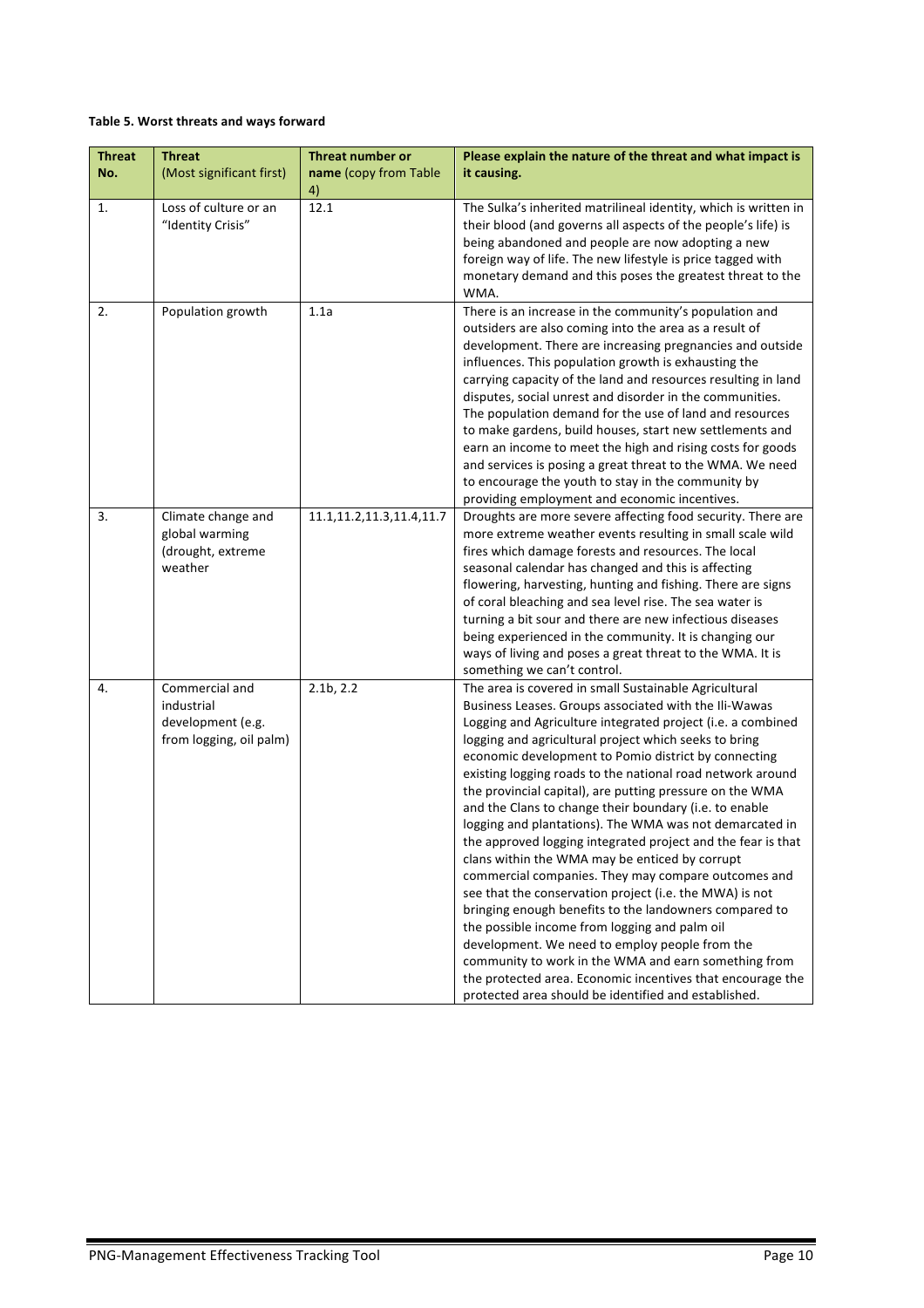# **Table 6. Management effectiveness scores, comments, next steps**

| <b>Issue</b>                      | <b>Score</b><br>(0,1,2,3) | <b>Comment</b>                                                                                                                                                                                                                                                                               | <b>Next steps</b>                                                                                                                                                                                                                                                                                                          |
|-----------------------------------|---------------------------|----------------------------------------------------------------------------------------------------------------------------------------------------------------------------------------------------------------------------------------------------------------------------------------------|----------------------------------------------------------------------------------------------------------------------------------------------------------------------------------------------------------------------------------------------------------------------------------------------------------------------------|
| 1a. Legal status                  | 3                         | Legally gazetted WMA. However, the<br>WMA was not demarcated in the Ili-<br>Wawas logging and agriculture<br>integrated project and this poses a<br>threat to the WMA.                                                                                                                       | Klampun WMA must be<br>demarcated in the Ili-Wawas<br>project to gain legal recognition<br>and thus be respected as land that<br>does not fall within the legal<br>premises of the Integrated project.                                                                                                                     |
| 1b. Legal status                  |                           |                                                                                                                                                                                                                                                                                              |                                                                                                                                                                                                                                                                                                                            |
| 2a. Protected area<br>regulations | $\overline{2}$            | Klampun WMA is regulated by its by-<br>laws and is implementing its land use<br>map and related zoning plan. The WMA<br>relies on its traditional planning and<br>management skills in its operations<br>within the WMA. There is however, a<br>lack of knowledge and skills and<br>funding. | The WMA needs two volunteers to<br>be based in the WMA to blend<br>traditional management with<br>advanced management skills<br>through training, up-skilling,<br>mentoring and advice to local<br>community people. This must be<br>funded adequately to strengthen<br>and motivate the implementation<br>of the by-laws. |
| 2b. Protected area<br>regulations |                           |                                                                                                                                                                                                                                                                                              |                                                                                                                                                                                                                                                                                                                            |
| 3. Law enforcement                | $2^{\circ}$               | Law enforcement is partly the<br>responsibility of the Ward Committee<br>members. However, there is a lack of<br>knowledge, skills and money to<br>motivate the law enforcers and to<br>improve law enforcement outcomes.                                                                    | Training is needed in relation to<br>legal rights, including enforcement<br>and to do this there must be<br>increased funding.                                                                                                                                                                                             |
| 4. Protected area objectives      | $\overline{2}$            | Objectives are in place and the WMA<br>currently is managed with the available<br>resources and capacity, but beyond<br>that gaps exist. NGOs work with the<br>community, who generally understand<br>the objectives and try to comply with<br>them.                                         | We need to manage resources<br>sustainably and make some<br>changes e.g. housing built from<br>selected secondary timber and<br>built to last for decades. We need a<br>healthy village and good housing,<br>landscaping and beautification,<br>health and sanitation and cultural<br>festival initiatives.                |
| 5. Protected area design          | $\overline{2}$            | The people from Klampun WMA have<br>land outside the WMA boundary which<br>is not protected. The WMA boundary<br>was rushed and should have extended<br>to the adjoining province boundaries.                                                                                                | Investigate the possibility of<br>extending the WMA to cover the<br>area originally proposed (i.e. to<br>expand towards Lakiri and Ora<br>Villages in Central Inland Pomio).<br>The clans have given their consent<br>for this extension.                                                                                  |
| 6. Protected area boundaries      | 2                         | Boundaries are demarcated (along the<br>Klampun Ward Boundary), known and<br>generally agreed. However, some<br>landowning clans within the WMA own<br>land that extends into neighbouring<br>wards and these are not included in the<br>existing WMA.                                       | Begin negotiations to confirm the<br>possible extensions of the WMA<br>boundary.                                                                                                                                                                                                                                           |
| 7. Management plan                | $\overline{2}$            | There is a written management plan<br>that is traditionally oriented and<br>implemented to ensure the<br>continuation of subsistence lifestyles.<br>Implementation by the customary<br>landowners is limited by lack of<br>resources and capacity.                                           | Traditional management is used<br>but we need capacity building and<br>funding for new methods such as<br>land-use planning and<br>management. This could be<br>achieved with the presence of two<br>volunteers who would help to train<br>customary landowners.                                                           |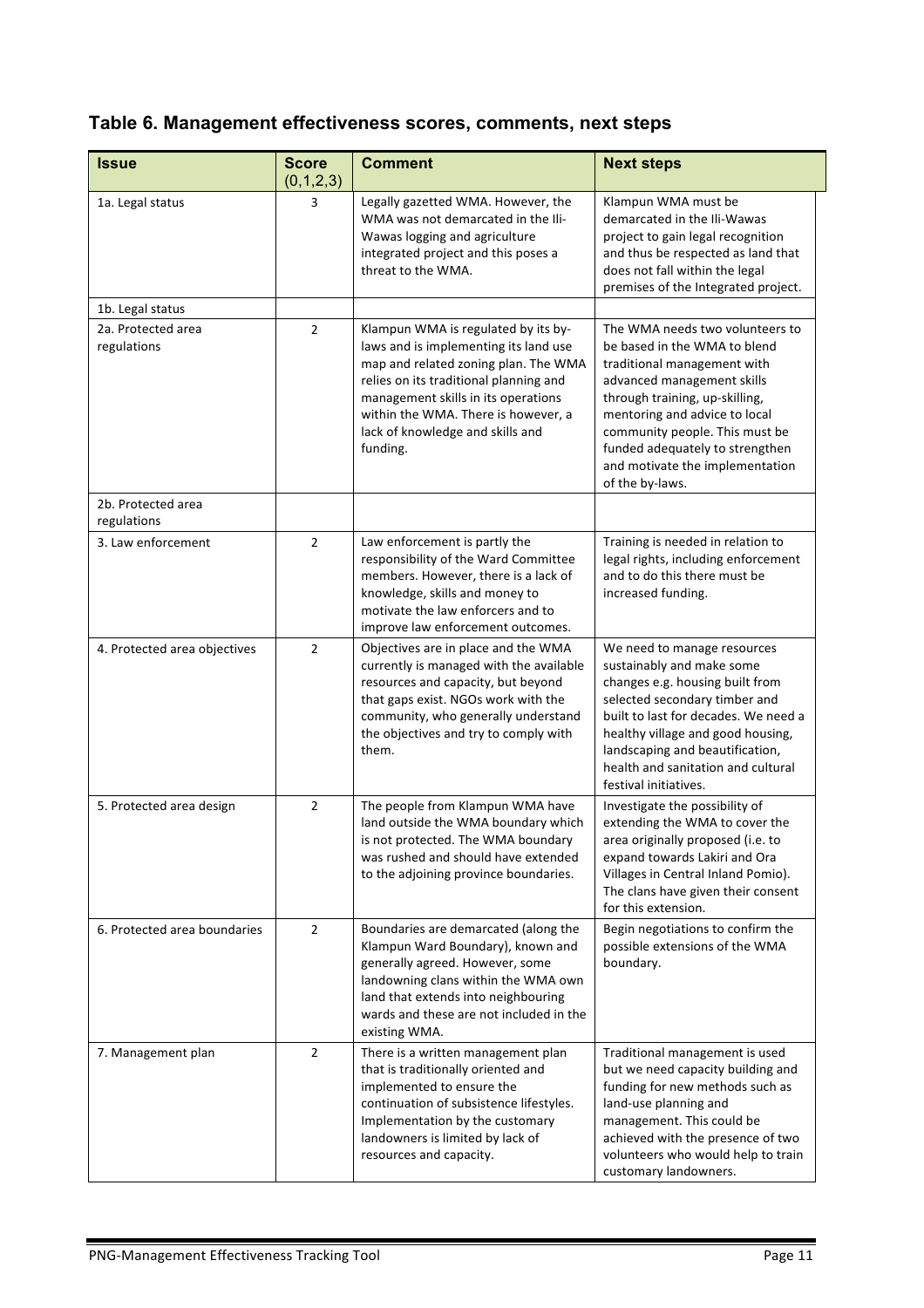| <b>Issue</b>                | <b>Score</b><br>(0,1,2,3) | <b>Comment</b>                                                                                                                                                                                                                                                                                                                                                               | <b>Next steps</b>                                                                                                                                                                                                                    |  |
|-----------------------------|---------------------------|------------------------------------------------------------------------------------------------------------------------------------------------------------------------------------------------------------------------------------------------------------------------------------------------------------------------------------------------------------------------------|--------------------------------------------------------------------------------------------------------------------------------------------------------------------------------------------------------------------------------------|--|
| 7a. Planning process        | $\mathbf{1}$              | Developed by the people through a<br>process of discussion, then actions are<br>prioritised, and strategies developed<br>within set time frames.                                                                                                                                                                                                                             | Volunteers are needed to help plan<br>the WMA and train the customary<br>landowners to improve their skills<br>and abilities in relation to modern<br>planning techniques.                                                           |  |
| 7b. Planning process        | $\mathbf{1}$              | The plan is reviewed, but not regularly.<br>Review is undertaken, as required.<br>However, people evaluate the work<br>being done and strive to improve their<br>outcomes.                                                                                                                                                                                                   | Assistance is needed with plan<br>review and related training to<br>enable the community to<br>undertake these tasks in the future.                                                                                                  |  |
| 7c. Planning process        | $\mathbf{1}$              | Research and lessons learnt are shared<br>with the community and then planning<br>is revised.                                                                                                                                                                                                                                                                                | Need funding to research<br>traditional planning processes,<br>develop case studies and lessons<br>learnt and add value by improving<br>their quality to meet current<br>planning standards.                                         |  |
| 8. Regular work plan        | $\overline{2}$            | Every week, the community<br>implements actions from the work<br>plan, both inside and outside the<br>protected area. Immediate needs and<br>arising issues are addressed to ensure<br>that immediate needs are met and<br>pressing issues are solved. This is done<br>on a daily basis.                                                                                     | Increase funding to enhance<br>capacity and the ability to<br>implement the work plan actions.                                                                                                                                       |  |
| 9. Resource inventory       | $\overline{2}$            | Traditional knowledge is well known.<br>The people are well informed about<br>the physical, social and spiritual values<br>of the natural environment where they<br>live, grow, multiply and die. The<br>community has developed a WMA<br>value map which guided them in the<br>development of their land use map.<br>There has been no recent formal<br>resource inventory. | Scientific data is needed to<br>compliment traditional knowledge.<br>There is also a need for research<br>into local knowledge, which is<br>based on the traditional, natural<br>physical, social and spiritual<br>contexts of life. |  |
| 10. Protection systems      | $\mathbf{1}$              | The WMA has by-law enforcers and<br>rangers who frequently move in and<br>around the cash cropping and<br>gardening zone. However, areas<br>further inland are unknown and<br>uncontrolled due to lack of motivation<br>and camping equipment. The full<br>extent of uncontrolled access is<br>unknown.                                                                      | Community rangers need supplies<br>and equipment as the area is cold,<br>rugged and very remote. They also<br>need an incentive (e.g. to be<br>employed in the WMA).                                                                 |  |
| 11. Research and monitoring | $\mathbf{1}$              | Currently we are monitoring the<br>boundary and external influences such<br>as logging. There has also been some<br>research on the landowners'<br>conservation conviction, community<br>engagement processes and monitoring<br>mechanisms. There is no research<br>being undertaken or monitoring of<br>biodiversity.                                                       | Scientific inventory and monitoring<br>are needed.                                                                                                                                                                                   |  |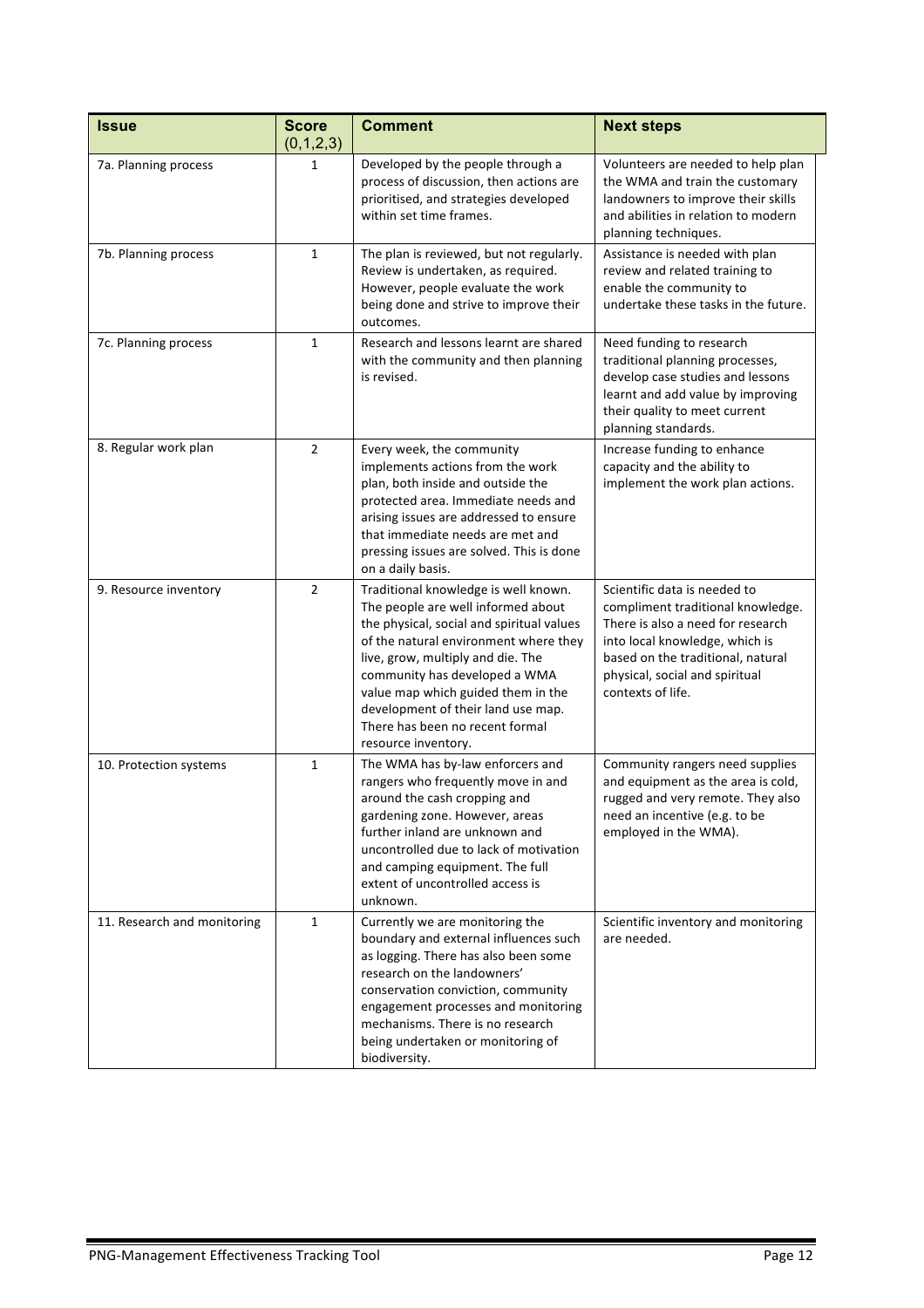| Issue                                              | <b>Score</b><br>(0,1,2,3) | <b>Comment</b>                                                                                                                                                                                                                                                                                                                                                                                                                                                                                                                                                                                                                                                                                                                                                    | <b>Next steps</b>                                                                                                                                                                                                                                                |  |
|----------------------------------------------------|---------------------------|-------------------------------------------------------------------------------------------------------------------------------------------------------------------------------------------------------------------------------------------------------------------------------------------------------------------------------------------------------------------------------------------------------------------------------------------------------------------------------------------------------------------------------------------------------------------------------------------------------------------------------------------------------------------------------------------------------------------------------------------------------------------|------------------------------------------------------------------------------------------------------------------------------------------------------------------------------------------------------------------------------------------------------------------|--|
| 12. Resource management                            | $\overline{2}$            | The WMA has a land-use plan that is<br>based on the values map, e.g.<br>gardening, cash cropping and fisheries<br>are well managed and sustainable.<br>Implementation ensures by-laws<br>protecting Masalai places, old<br>settlements, traditional sites;<br>river/creek/ mountain buffer zones are<br>respected. There are outside pressures<br>from major developments.                                                                                                                                                                                                                                                                                                                                                                                        | Modern resource management<br>skills are needed to blend with<br>traditional management skills to<br>competently manage the WMA.                                                                                                                                 |  |
| 13a. Staff numbers                                 | 0                         |                                                                                                                                                                                                                                                                                                                                                                                                                                                                                                                                                                                                                                                                                                                                                                   | Since the WMA is a registered<br>entity, there is a great need to<br>employ full time staff to manage<br>the people's WMA and ensure the<br>people's environmental conviction<br>is defended, protected and<br>materialized.                                     |  |
| 13b. Other people working<br>on the protected area | 3                         | Community or clan landowners are<br>involved. It is compulsory for individual<br>members of all the 13 clans in the<br>WMA to participate cooperatively with<br>each other to ensure WMA work is<br>fulfilled for the collective benefit of all.<br>People meet and talk about issues and<br>come to a common consensus about<br>solutions, timeframes and<br>implementation.                                                                                                                                                                                                                                                                                                                                                                                     | Incentives are needed to maintain<br>the community's involvement and<br>support and to motivate them to<br>continue their team work in the<br>WMA.                                                                                                               |  |
| 14. Training and skills                            | $\overline{2}$            | Have skills from traditional knowledge<br>to manage the protected area but not<br>formal/western skills.                                                                                                                                                                                                                                                                                                                                                                                                                                                                                                                                                                                                                                                          | Training in scientific methods is<br>needed and should complement<br>traditional knowledge.                                                                                                                                                                      |  |
| 15. Current budget                                 | $\mathbf{1}$              | Many things can be done without<br>funding, but additional funds would<br>complement current actions. Currently<br>the community members contribute<br>money or fundraise in the community<br>to raise the money required for certain<br>activities e.g. to buy concrete for<br>landscaping and beautification.                                                                                                                                                                                                                                                                                                                                                                                                                                                   | Identify more opportunities to raise<br>funds or access other funds. Need<br>funding to add value or<br>complement community self-help<br>initiatives that aim to address<br>needs, minimize issues and<br>enhance self-reliance and<br>sustainable livelihoods. |  |
| 16. Security of budget                             | 0                         | There is no secure budget.                                                                                                                                                                                                                                                                                                                                                                                                                                                                                                                                                                                                                                                                                                                                        |                                                                                                                                                                                                                                                                  |  |
| 17. Management of budget                           | $\overline{2}$            | Community contributions and money<br>raised through fundraising are reported<br>back to the whole community. The<br>activity plans determine how much<br>money is to be spent, and it is then<br>presented to community for approval<br>and implementation. A financial report<br>is provided to the community<br>whenever money is spent.                                                                                                                                                                                                                                                                                                                                                                                                                        | Staff/volunteers are needed to<br>identify sources of funding and the<br>assist with financial management,<br>reporting and acquittals to funders.<br>This will then enable the<br>community to take ownership of<br>the WMA's management.                       |  |
| 18. Equipment                                      | $\mathbf 0$               | The WMA does not have equipment.<br>Need to establish an office at<br>We currently use Wide Bay<br>Klampun that is well-equipped with<br>Conservation's facilities but have to<br>office equipment, stationary and<br>pay for this equipment/facilities (e.g.<br>power and employ full-time staff to<br>printing, photocopying, transport, food<br>run and manage the office. We also<br>and accommodation in Kokopo) from<br>need a GPS, field equipment -<br>the funds we raise, or we undertake<br>tents, raincoats for boundary<br>monitoring; or access to free<br>training activities for Wide Bay<br>Conservation, and instead of being paid<br>facilities or our own equipment.<br>we are able to use their facilities (e.g.<br>printing, computers etc). |                                                                                                                                                                                                                                                                  |  |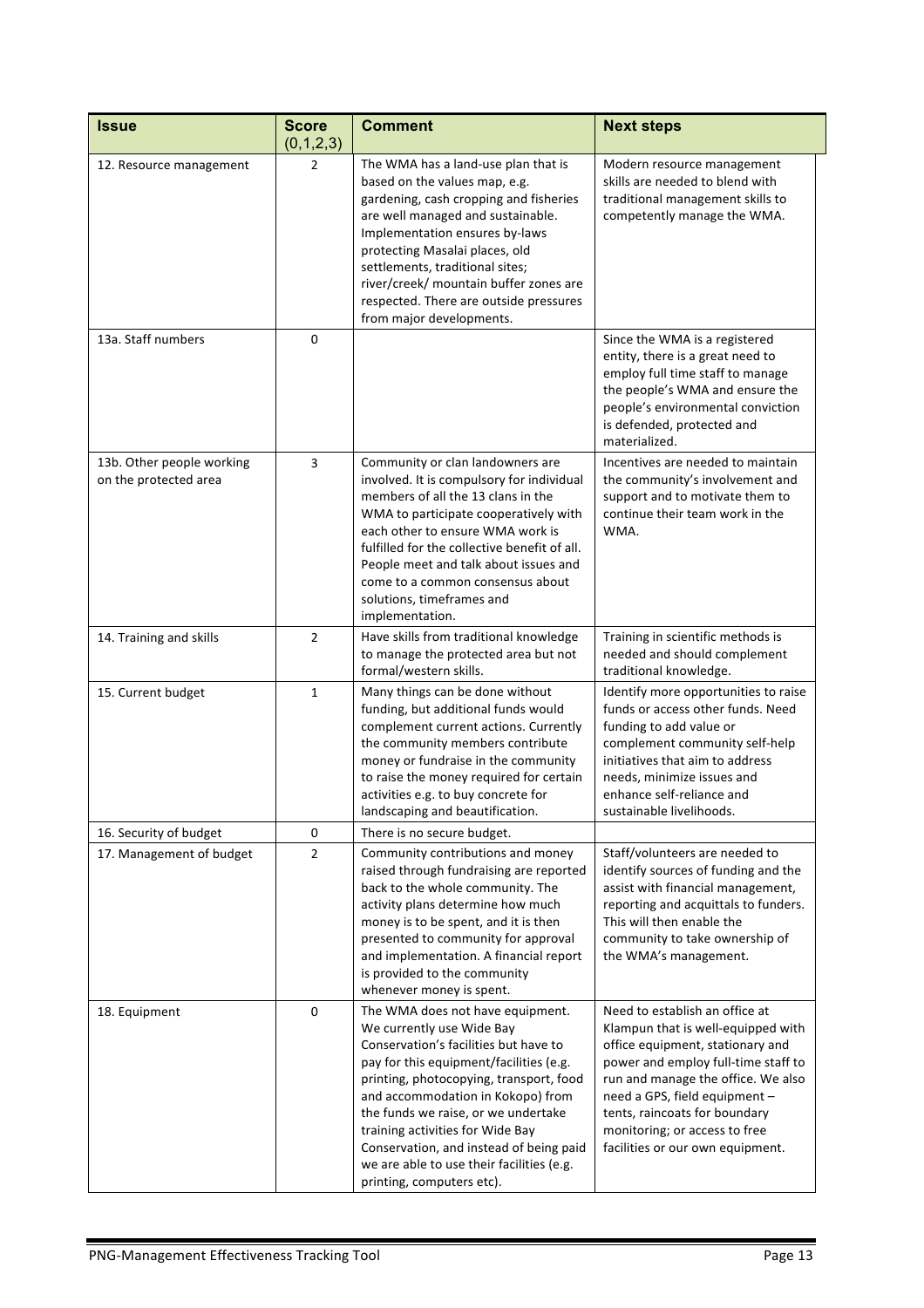| <b>Issue</b>                                          | <b>Score</b><br>(0,1,2,3) | <b>Comment</b>                                                                                                                                                                                                                                                                                                                                                                                                                                                                                                                                                                                                                                                                                                       | <b>Next steps</b>                                                                                                                                                                                                                                                                                                                                                                 |  |
|-------------------------------------------------------|---------------------------|----------------------------------------------------------------------------------------------------------------------------------------------------------------------------------------------------------------------------------------------------------------------------------------------------------------------------------------------------------------------------------------------------------------------------------------------------------------------------------------------------------------------------------------------------------------------------------------------------------------------------------------------------------------------------------------------------------------------|-----------------------------------------------------------------------------------------------------------------------------------------------------------------------------------------------------------------------------------------------------------------------------------------------------------------------------------------------------------------------------------|--|
| 19. Maintenance of<br>equipment                       | <b>NA</b>                 |                                                                                                                                                                                                                                                                                                                                                                                                                                                                                                                                                                                                                                                                                                                      |                                                                                                                                                                                                                                                                                                                                                                                   |  |
| 20. Education and awareness                           | $\overline{2}$            | Implementation Plan has an education<br>plan for the village. The community's<br>needs and arising issues determine the<br>priority educational/awareness<br>programs needed in the community.<br>Many stakeholders conduct<br>educational awareness at the wrong<br>time, wrong place and with the wrong<br>people.                                                                                                                                                                                                                                                                                                                                                                                                 | All stakeholders must align their<br>priorities to enable the<br>achievement of WMA objectives<br>and should organise around the<br>community's priorities to provide<br>the right complementary services<br>at the right time, right place and<br>with the right community.<br>Increased knowledge of facilitators<br>would have positive flow on effects<br>into the community. |  |
| 21. Planning for land use or<br>marine activities     | $\overline{2}$            | There is a Land use plan for the<br>protected area (and fishing buffer<br>zones), but the neighbouring land may<br>not have a land use plan. Neighbouring<br>communities are experiencing the<br>negative impacts of not having a land-<br>use plan. We are often invited to share<br>our land-use planning experiences and<br>help in solving land issues. This builds<br>understanding, respect and support<br>systems with other communities who<br>then respect our WMA.                                                                                                                                                                                                                                         | We need funding to strengthen<br>public relations and working with<br>other stakeholders.                                                                                                                                                                                                                                                                                         |  |
| 22. State and commercial<br>neighbours                | $\overline{2}$            | The conservation approach of the<br>WMA has been heavily criticized as<br>non-economic, providing no benefits or<br>infrastructure, a waste of time, and has<br>been said to "fool people". The WMA<br>has coped with these criticisms and<br>built working relationship with our<br>commercial neighbours, e.g. selling<br>fresh food, vegetables, fish, pork etc. to<br>the logging camps. Have regular<br>contact with the commercial<br>companies (logging and oil palm) and<br>assisting them by liaising with other<br>communities has built respect, which<br>means that the companies respect the<br>protected area, and the other<br>communities have become interested<br>in establishing protected areas. | We need to establish self-help<br>sustainability projects that<br>promote self-reliance as well as<br>create job opportunities and cash<br>income to motivate people and<br>create a wave of influence for<br>protecting the environment and<br>promoting sustainable<br>development.                                                                                             |  |
| 23. Indigenous people/<br><b>Customary landowners</b> | 3                         | There are 10 landowning clans and<br>three clans with user rights on the land.<br>Environmental protection is not an<br>introduced idea. It is a traditional<br>conviction that has been passed down<br>from generation to generation. All the<br>above clans agree and made<br>commitments to walk their ancestral<br>pathway in caring, respecting and living<br>in harmony with nature.                                                                                                                                                                                                                                                                                                                           | Need to conduct a genealogy study<br>and declare traditional titles to the<br>10 landowning clans to ensure<br>order for the present and future<br>generations.                                                                                                                                                                                                                   |  |
| 24a. Impact on communities                            | $\mathbf{1}$              | There is open communication and<br>trust.                                                                                                                                                                                                                                                                                                                                                                                                                                                                                                                                                                                                                                                                            |                                                                                                                                                                                                                                                                                                                                                                                   |  |
| 24b. Impact on communities                            | $\mathbf{1}$              | There are several programs to improve<br>the landowners' welfare.                                                                                                                                                                                                                                                                                                                                                                                                                                                                                                                                                                                                                                                    |                                                                                                                                                                                                                                                                                                                                                                                   |  |
| 24c. Impact on communities                            | 1                         | The customary landowners actively<br>support the WMA.                                                                                                                                                                                                                                                                                                                                                                                                                                                                                                                                                                                                                                                                |                                                                                                                                                                                                                                                                                                                                                                                   |  |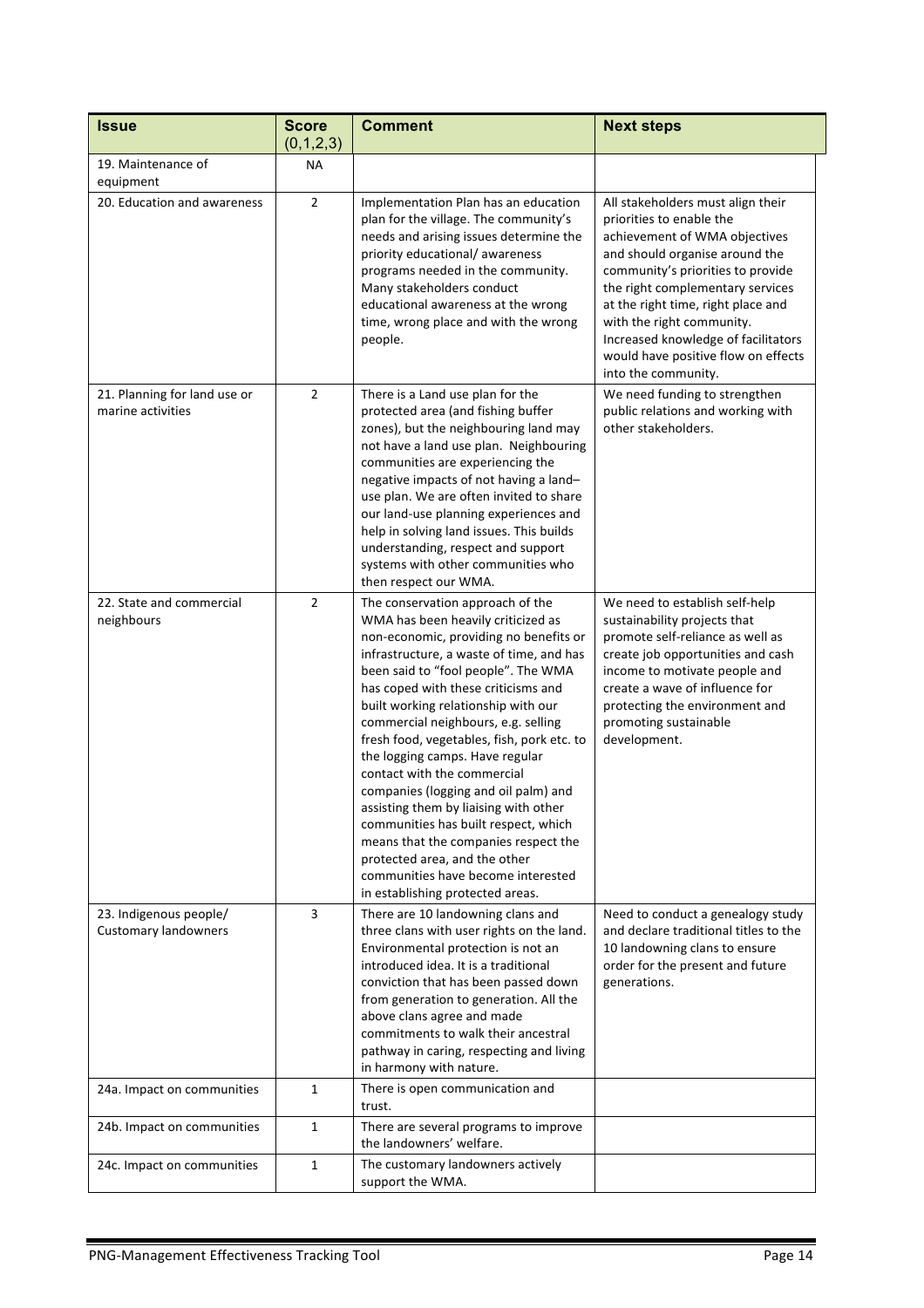| <b>Issue</b>                        | <b>Score</b> | <b>Comment</b>                                                                                                                                                                                                                                                                                                                                                                                                                  | <b>Next steps</b>                                                                                                                                                                                                        |
|-------------------------------------|--------------|---------------------------------------------------------------------------------------------------------------------------------------------------------------------------------------------------------------------------------------------------------------------------------------------------------------------------------------------------------------------------------------------------------------------------------|--------------------------------------------------------------------------------------------------------------------------------------------------------------------------------------------------------------------------|
|                                     | (0,1,2,3)    |                                                                                                                                                                                                                                                                                                                                                                                                                                 |                                                                                                                                                                                                                          |
| 25. Economic benefit                | $\mathbf 0$  | Only benefit from conservation area is<br>customary value, but no economic<br>values. For example, the 13 clans<br>benefit directly through the customary<br>value of their natural environment. The<br>economic value can be measured<br>through earning income from selling<br>beetle nut, wild protein, fish and<br>garden food to the logging and palm oil<br>development camps.                                            | The community needs to initiate<br>projects that give more economic<br>power to the people to minimize<br>their dependence on natural<br>resources e.g. promoting tourism<br>through building eco-tourism<br>facilities. |
| 26. Monitoring and<br>evaluation    | $\mathbf{1}$ | Reflection is undertaken regularly by<br>the local community as a normal<br>practice (e.g. after daily work<br>evaluation of weaknesses and<br>strengths is undertaken in story form)<br>and we review and identify the lessons<br>learnt so that improvements can be<br>made.                                                                                                                                                  | Training is needed to incorporate<br>modern monitoring and evaluation<br>skills with traditional skills, as well<br>as research into traditional<br>monitoring and evaluation skills.                                    |
| 27. Visitor facilities              | 0            | No facilities are currently available,<br>although we accommodate visitors in<br>our own homes and maintain village<br>health and hygiene and landscaping<br>programs. The WMA has plans in<br>relation to visitor facilities and has<br>demarcated land for that purpose.                                                                                                                                                      | Funding is needed to establish<br>visitor facilities in the community.                                                                                                                                                   |
| 28. Commercial tourism<br>operators | <b>NA</b>    |                                                                                                                                                                                                                                                                                                                                                                                                                                 | Tourism activities and products<br>should be encouraged and<br>promoted.                                                                                                                                                 |
| 29. Fees                            | $\mathbf{1}$ | There are no entry fees, but we have<br>fines in place if the rules or by-laws are<br>breached.                                                                                                                                                                                                                                                                                                                                 |                                                                                                                                                                                                                          |
| 30. Condition of values             | 3            | The community believes that the<br>condition of the values in the WMA are<br>intact and undisturbed.                                                                                                                                                                                                                                                                                                                            |                                                                                                                                                                                                                          |
| 30a. Condition of values            | $\mathbf{1}$ | Based on landowners regular non-<br>scientific assessment.                                                                                                                                                                                                                                                                                                                                                                      |                                                                                                                                                                                                                          |
| 30b. Condition of values            | 1            | There are several programs to address<br>threats to the WMA. The housing<br>scheme is in place to manage timber<br>harvesting for house building and thus<br>reduce the loss of trees. Landscaping<br>and beautification are in place to<br>strengthen the environment conviction<br>and health of the community.<br>Sanitation promotes environmental<br>health and the cultural show/festival<br>promotes cultural diversity. |                                                                                                                                                                                                                          |
| 30c. Condition of values            | $\mathbf{1}$ | Every week activities are undertaken as<br>part of community wide activities.                                                                                                                                                                                                                                                                                                                                                   |                                                                                                                                                                                                                          |